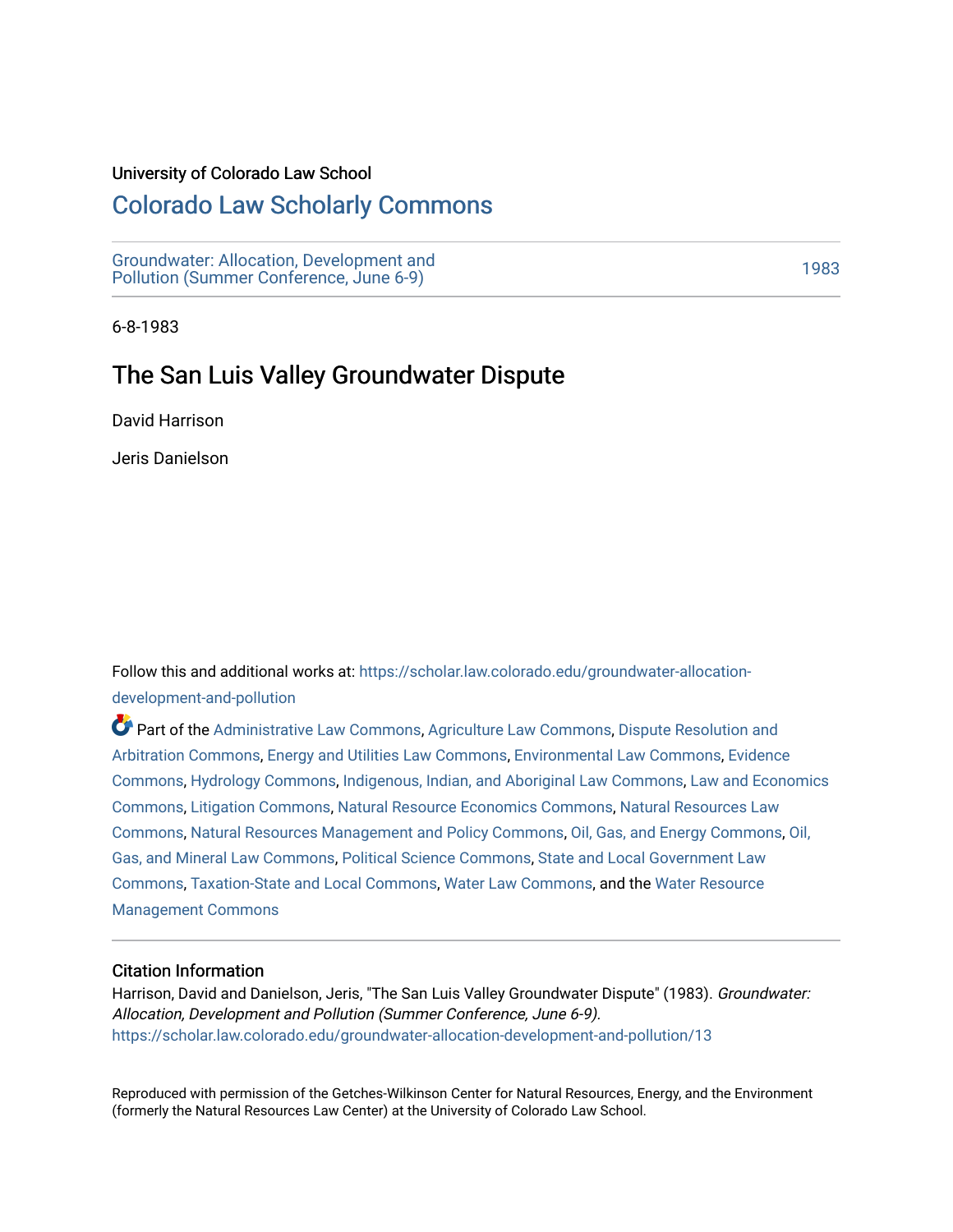

David Harrison & Jeris Danielson, *The San Luis Valley Groundwater Dispute*, *in* GROUNDWATER: ALLOCATION, DEVELOPMENT AND POLLUTION (Natural Res. Law Ctr., Univ. of Colo. Sch. of Law 1983).

Reproduced with permission of the Getches-Wilkinson Center for Natural Resources, Energy, and the Environment (formerly the Natural Resources Law Center) at the University of Colorado Law School.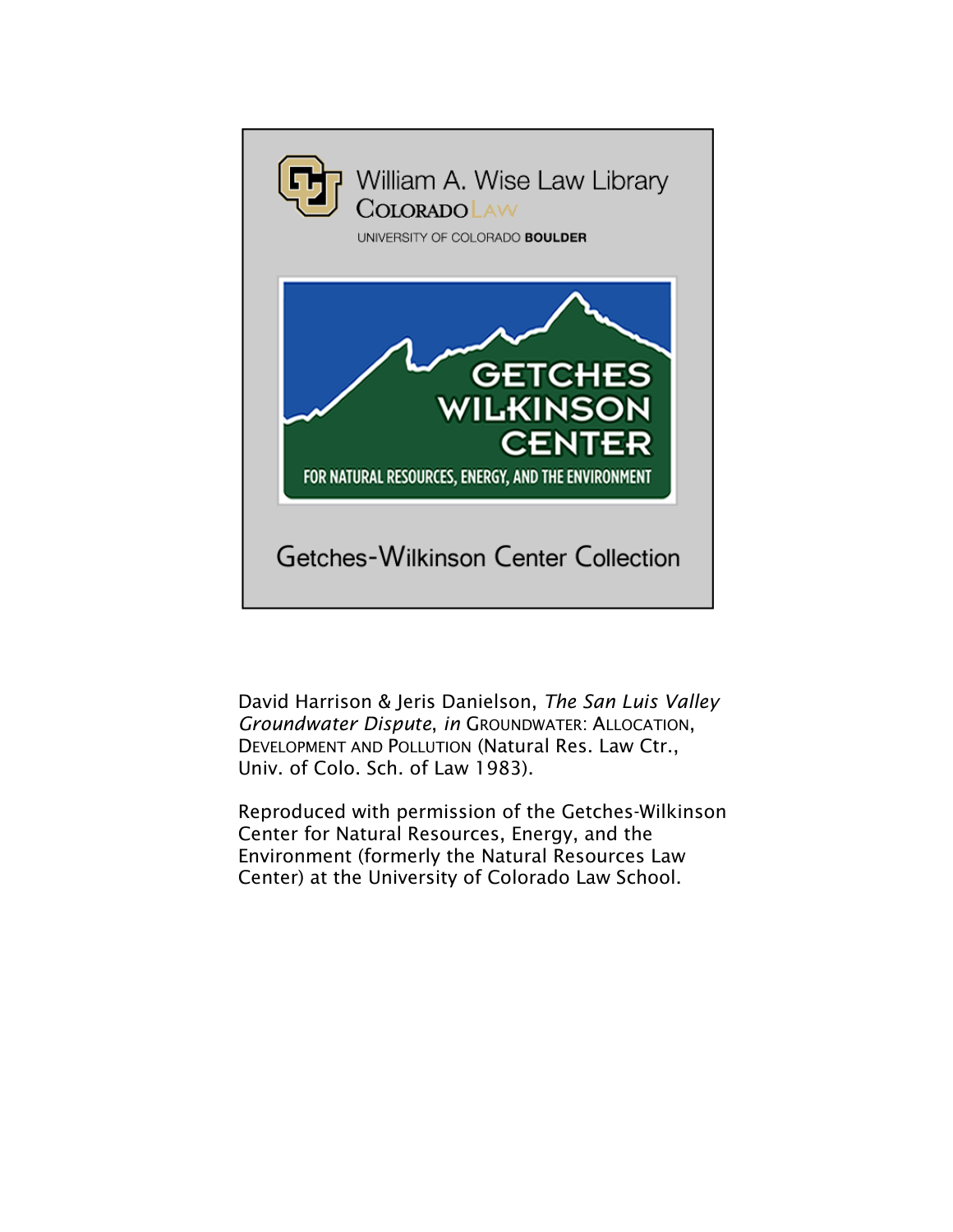# THE SAN LUIS VALLEY GROUNDWATER DISPUTE

# by

 $\sim 10^{-1}$ 

David Harrison Moses, Wittemyer, Harrison & Woodruff Boulder, Colorado

and

Jeris Danielson State Engineer State of Colorado, Denver

GROUNDWATER: ALLOCATION, DEVELOPMENT AND POLLUTION

Natural Resources Law Short Course

Natural Resources Law Center University of Colorado School of Law Boulder, June 6-9, 1983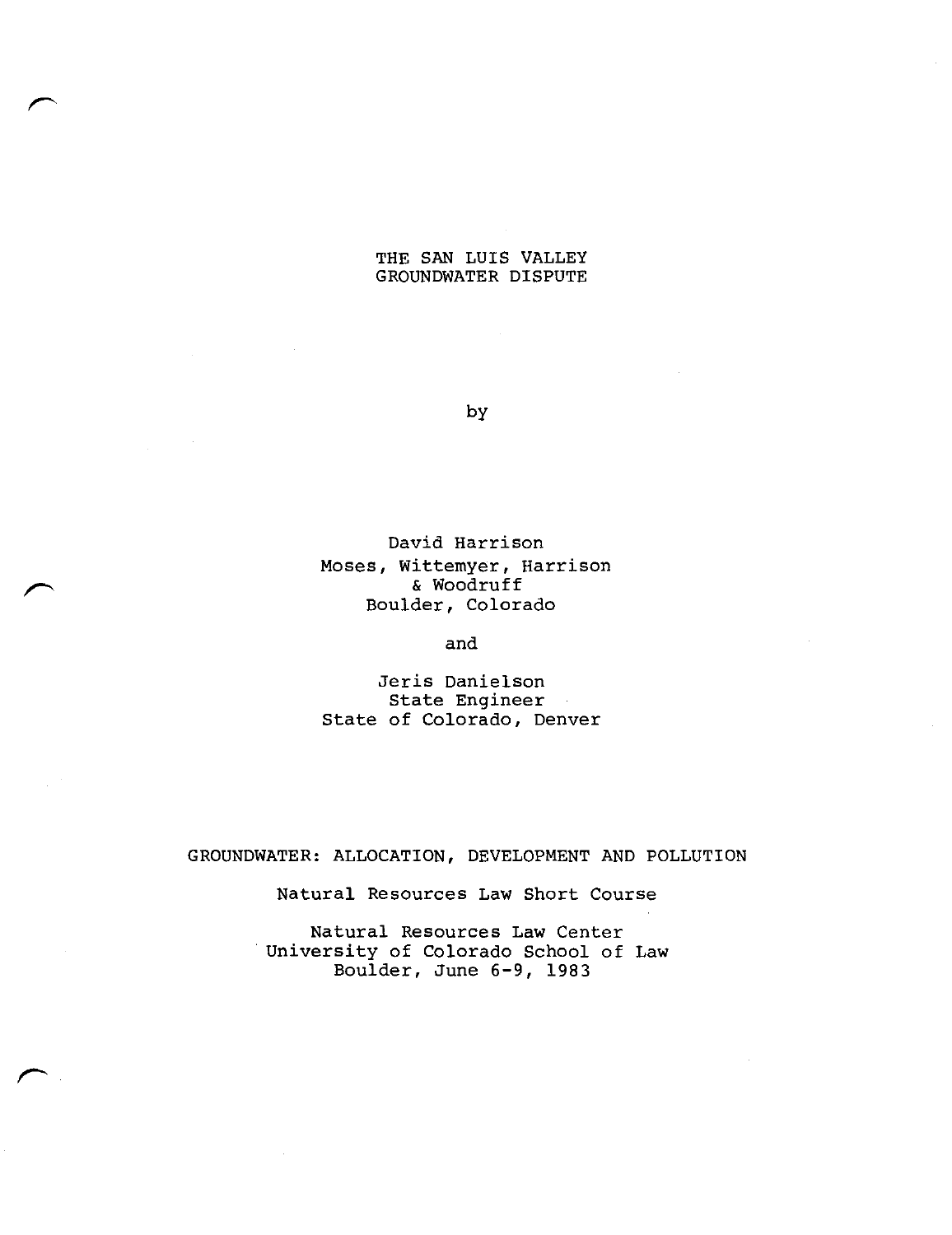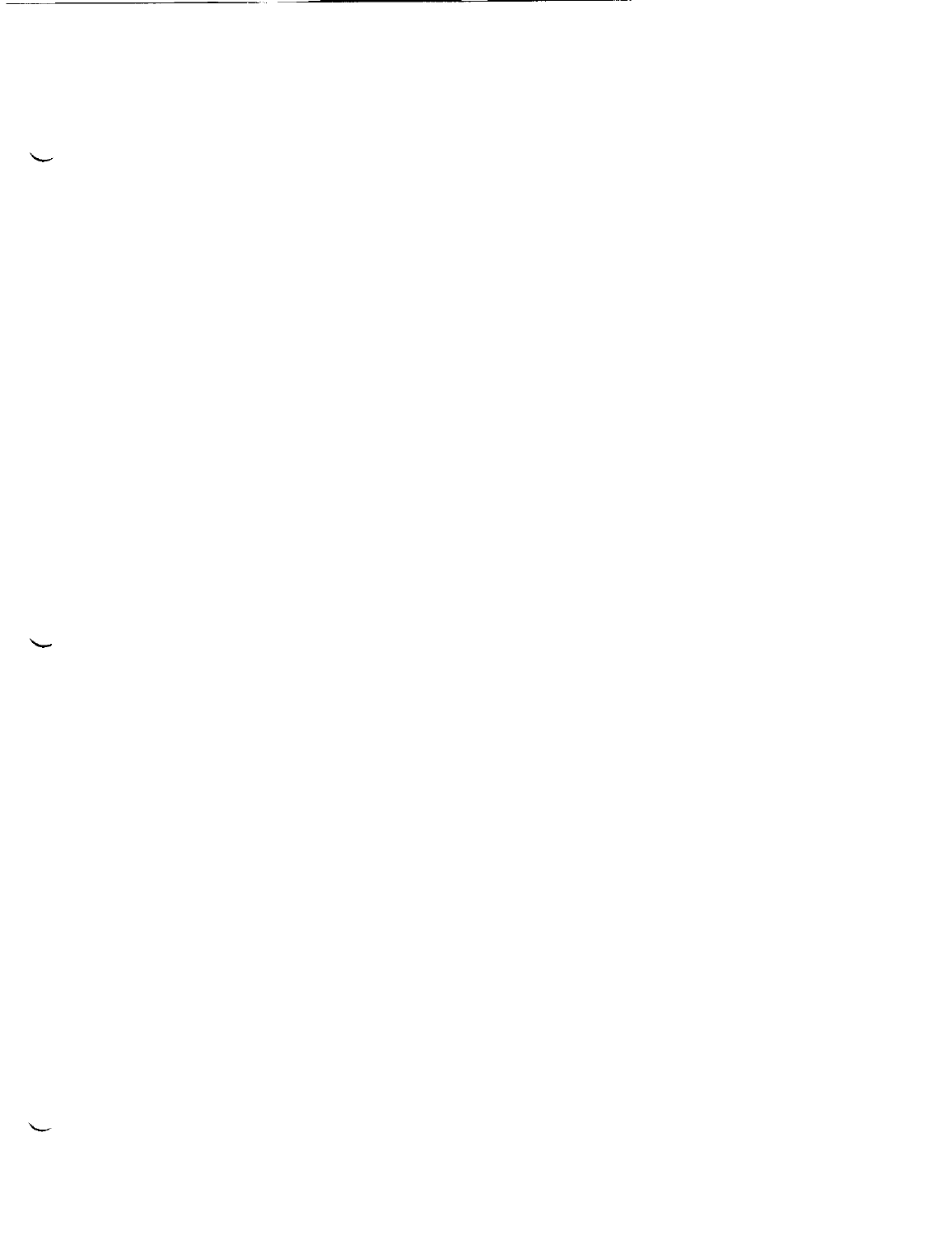THE SAN LUIS VALLEY GROUNDWATER DISPUTE

#### I. INTRODUCTION

#### A. The San Luis Valley Situation

- 1. The San Luis Valley in Colorado is a high elevation flat plain about 50 miles across in an east and west direction and 90 miles in a north and south direction, filled with unconsolidated and consolidated alluvial materials to a depth of several thousand feet. See Attachment 1, map of San Luis Valley.
- 2. It is generally quite permeable and filled with water in amounts estimated at approximately 2 billion acre-feet.
- 3. This system of groundwater is separated to a degree into two components: the unconfined aquifer in the upper one to two hundred feet; and, below a series of clay confining layers, the confined aquifer.
- 4. The unconfined aquifer is under free water table conditions and is in tributary hydraulic connection to the streams in the areas where they flow. The major portion of the San Luis Valley north of the Rio Grande drains into a closed sump area where the only outflows are to evapotranspirative losses. It is generally conceded that this water in the unconfined aquifer of the closed basin is not presently tributary to the Rio Grande stream system.
- 5. The confined aquifer throughout the entire San Luis Valley tends to be under artesian pressure and since early in the history of the San Luis Valley has been the source for many, many small-capacity domestic and stock-watering wells. It is generally believed to be in hydraulic connection to the surface stream system (1) by receiving recharge from them in the recharge gone around the periphery of the confining layer along the rim of the valley floor; and (2) by interruption in the confining layer allowing artesian spring flow upward into the streams, particularly the Conejos.
- B. The Rules and Regulations Case
	- 1. The effect on the stream flows of the Conejos River and the Rio Grande of pumping in both the unconfined and confined aquifers throughout the San Luis Valley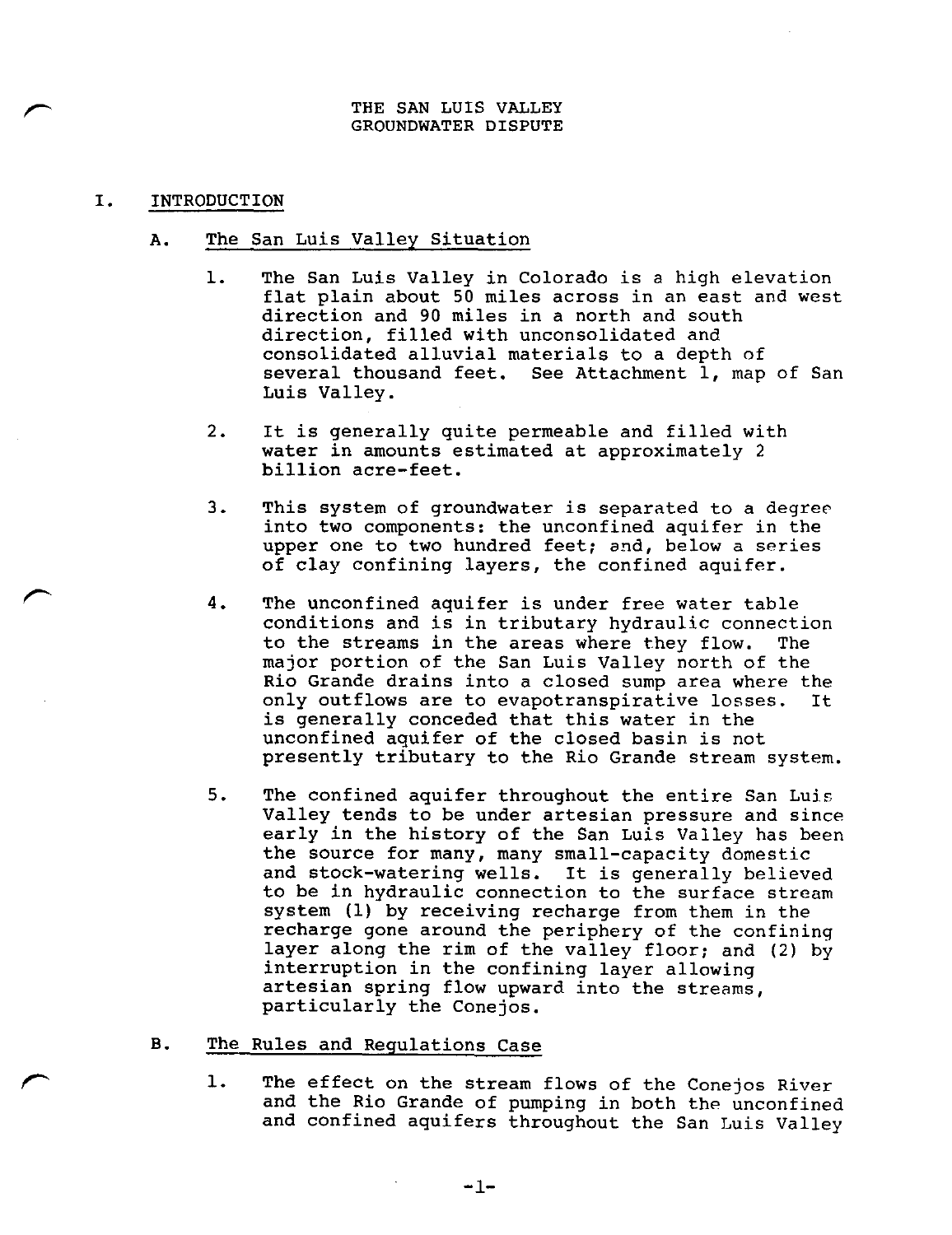was the subject of major dispute in the Rules and Regulations case (In the matter of the Rules and Regulations Governing Groundwater Withdrawals), which was tried for 13 weeks to the Water Judge for the Rio Grande drainage, during the summer of 1978. The State Engineer and allied surface water rights interests (principally, the conejos Water Conservancy District) alleged that such groundwater withdrawal substantially damaged stream flows, and the wells being generally junior, they should not be allowed to divert unless pursuant to Court-approved plans for augmentation. Well pumping interests, of course, resisted. These interests were two groups: the San Luis Valley Well Users Association, primarily agricultural users, and the San Luis Valley Communities, which represented collectively most of the municipal interests of the San Luis Valley, who are almost totally dependent upon groundwater.

- 3. An interesting and important physical phenomenon also occurs in the San Luis Valley which took on a major importance in the case. The high water tables throughout the valley support large amounts of naturally occurring "non-beneficial" phreatophytic growth. As pumping occurs, the resulting drawdown in water tables apparently causes a reduction in this non-beneficial consumptive evapotranspirative loss, thus offsetting to a degree the effect that such pumping would otherwise have on stream flows.
- 4. This groundwater controversy was imbedded in a knot of other legal issues which came to a head in the same case, principally concerning the proper interpretation and administration of the Rio Grande Compact. The central of these issues was whether such administration should separately impose individual delivery schedules contained in the compact, article III, on the Coneios River and on the Rio Grande mainstem, respectively; or whether the two tables together comprised a unitary Colorado obligation on the State, leaving it to the appropriation system to allocate water between the two streams. The Conejos interests, being generally senior to the mainstem and being faced with a more severe table, contended for the latter. The Rio severe table, contended for the latter. Grande, and the State Engineer, were persuaded of the correctness of the former view.
- 5. In the groundwater dispute, the senior surface interests on the Conejos tended to point to the groundwater users as a major aggravating factor in the difficulty of the valley as a whole, and the Conejos particularly, in meeting the obligations of

 $-2-$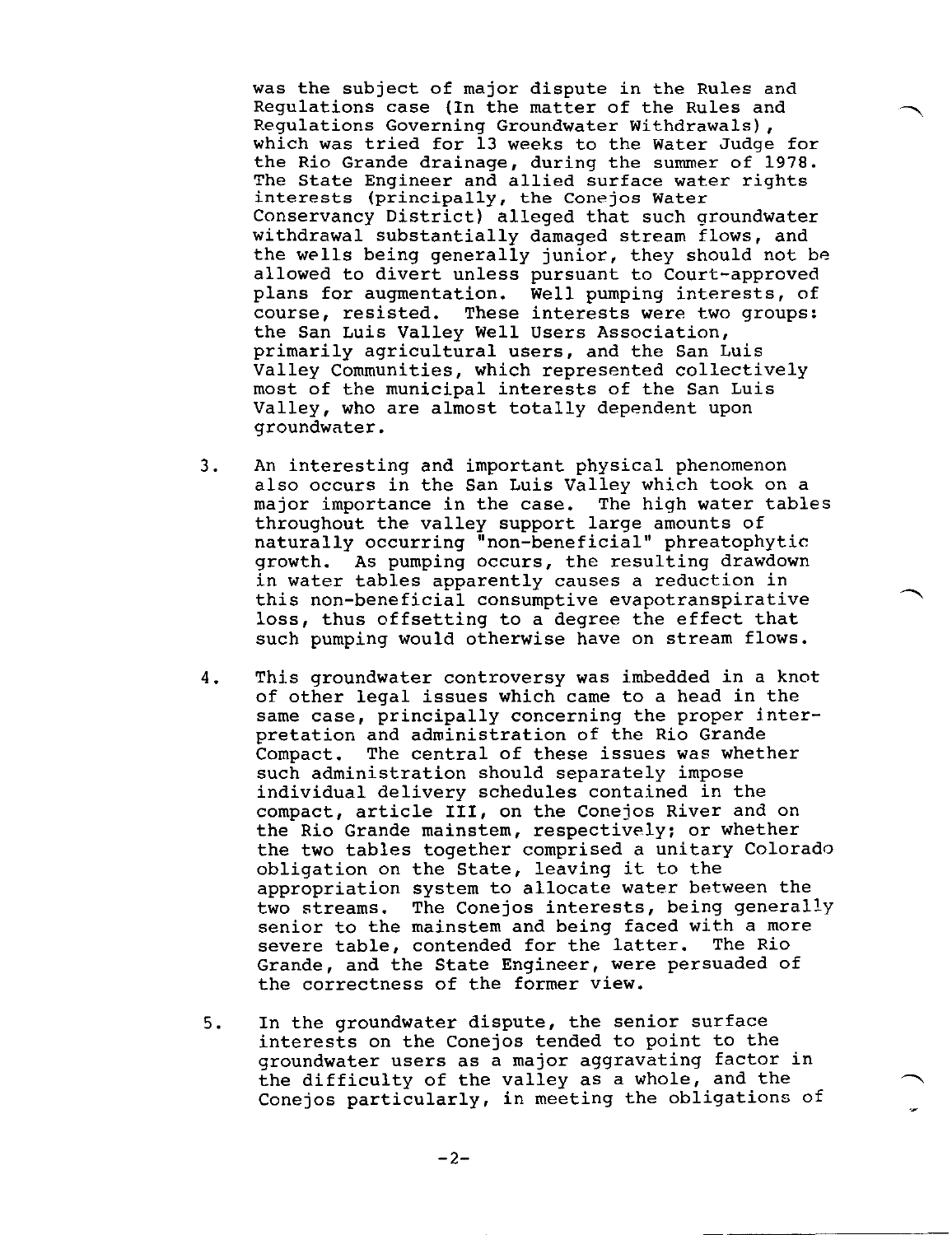the Compact and the 1968 United States Supreme Court stipulation.

- 6. When all parties had assembled around their various issues in the single case, there were over 200 parties of record, 22 attorneys representing them, and 14 engineers and geologists taking their turn in the witness box. At least 9 separate factions developed and took active roles in the trial.
- 7. The Judge, William Eakes, who was the regular Water Judge from the adjoining Division at Durango, pronounced judgment on January 31, 1980, throwing out the Rules and Regulations and disallowing any curtailment of groundwater diversions. The case was appealed and has been briefed and argued to the Supreme Court of Colorado. Its decision is pending.

#### II. THE TEAM OF EXPERT AND LAWYER

## A. The Various Roles of the Expert - The Lawyer's View

In a complex groundwater-surface water case, it is obvious that the expert consultants and witnesses take on an extremely important and central position. We have attempted to divide that position into several sub-roles. While these roles are generally fairly obvious, it is interesting to catalog them to permit focus on each. A common theme runs through them all and that is providing the perspective, the whole view of the detail-packed case. The potential for wasting time and talent on some minor side issue is great.

- 1. Investigator Basic research into the bibliography, existing data and presently held theories is the crucial starting point. In the San Luis Valley, work of the U.S.G.S. over the preceding decade became the basic starting point; earlier work by geologists Siebenthall and Powell gave important historical perspective. The records of the State Engineer's Office on wells and permits and on surface diversion records provide the bulk of raw data to be assembled.
- 2. Educator As important as any function the expert must serve is the education of the lawyer and other team members into the basic technical language of the case. What are the basic definitions and concepts? What is the range and reliability of present data? What are the existing theories and what are their weaknesses?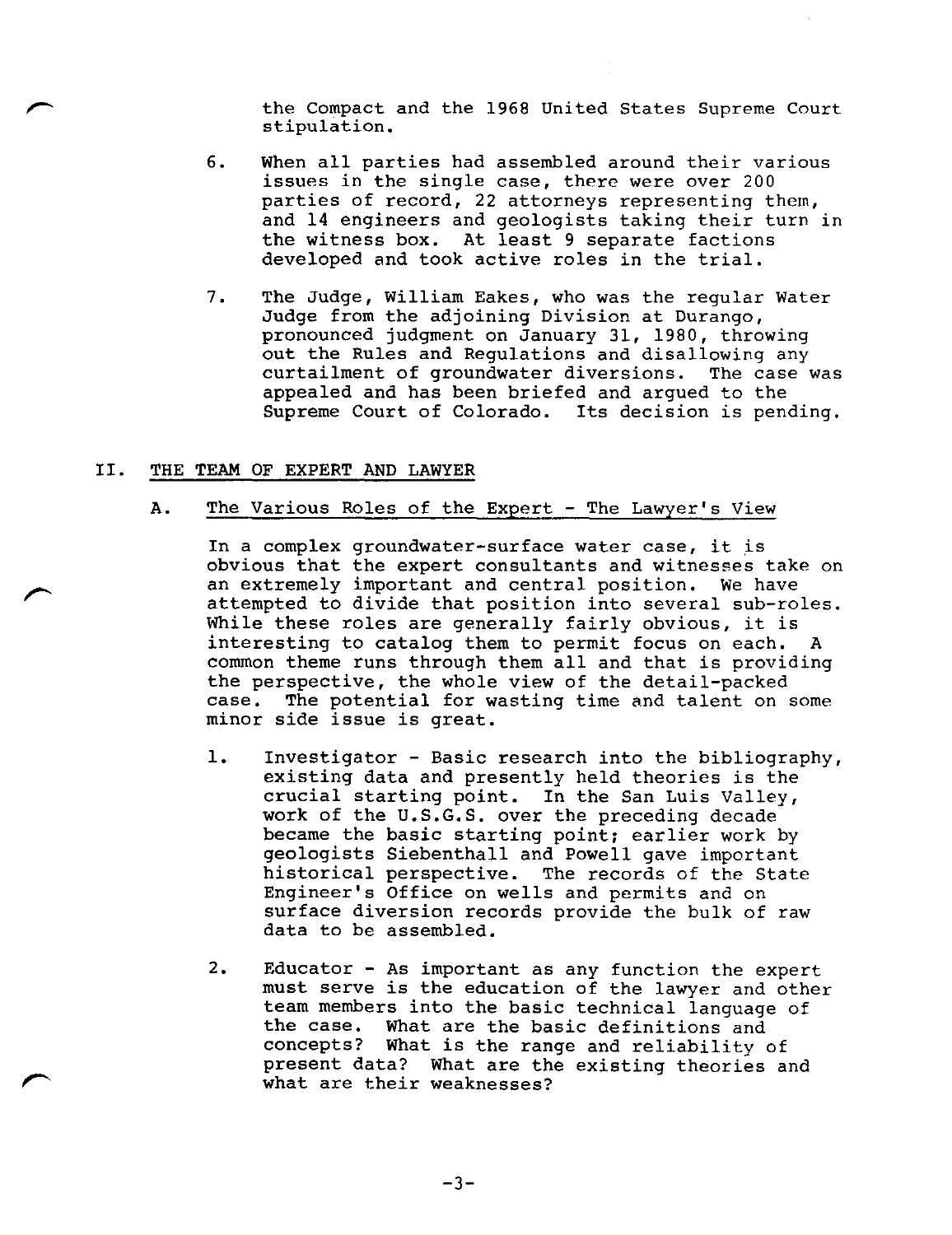- 3. Strategist The good expert shares co-equally with the lawyer the job of developing basic approaches to the case. What can be done with the evidence? What approaches to opponents and court might be persuasive? What avenues of settlement might be explored? What evaluation should be given to any settlement possibility? In the complex groundwater case, the possibility of a case becoming submerged in technical details calls upon the expert to utilize his perspective on the whole problem and to provide leadership to the litigation team.
- 4. Workhorse Not to overlook the obvious, it is of vital importance that the expert and his staff carry the great burden of assembling numbers and charts that tell the story of the case and arrange them into court-suitable form. Likewise, the expert must digest and analyze the data and exhibits of the Although laborious, these are essential tasks. Again, an important element of these functions is the maintenance of the perspective on the case to be able to see matters of importance and to distinguish the mass of trivia.
- 5. Trial Preparation The preparation of the actual testimony is a crucial step in the development of the case. The expert has a great opportunity for leadership in this area by the development of his own outline of testimony. The great risk in presenting a complex groundwater case is that of drowning both audience and participants in the mass of detail that must be handled. The concise and cogent outline of testimony is essential in order for any party to carry the "burden of clarity".
- 6. Trial Assistance The expert is indispensable in the process of the trial in hearing testimony of others and advising the lawyer of strengths and weaknesses of the case as it proceeds. The development of the cross-examination of other witnesses falls heavily on other experts. Again, the key principle is the maintenance of perspective. Numerous nitpicking questions will generally not comprise an effective cross-examination. Basic principles of agreement may be much more important. Carticipation.
- 7. Trial Preparation The obvious role of the expert is that of direct testimony. The key here is there should be no surprises. The lawyer and expert have by now worked together well enough and long enough that all answers are known. The demeanor of the expert is important. Is he the relatively objective and well-educated expert that will actually help the

 $-4-$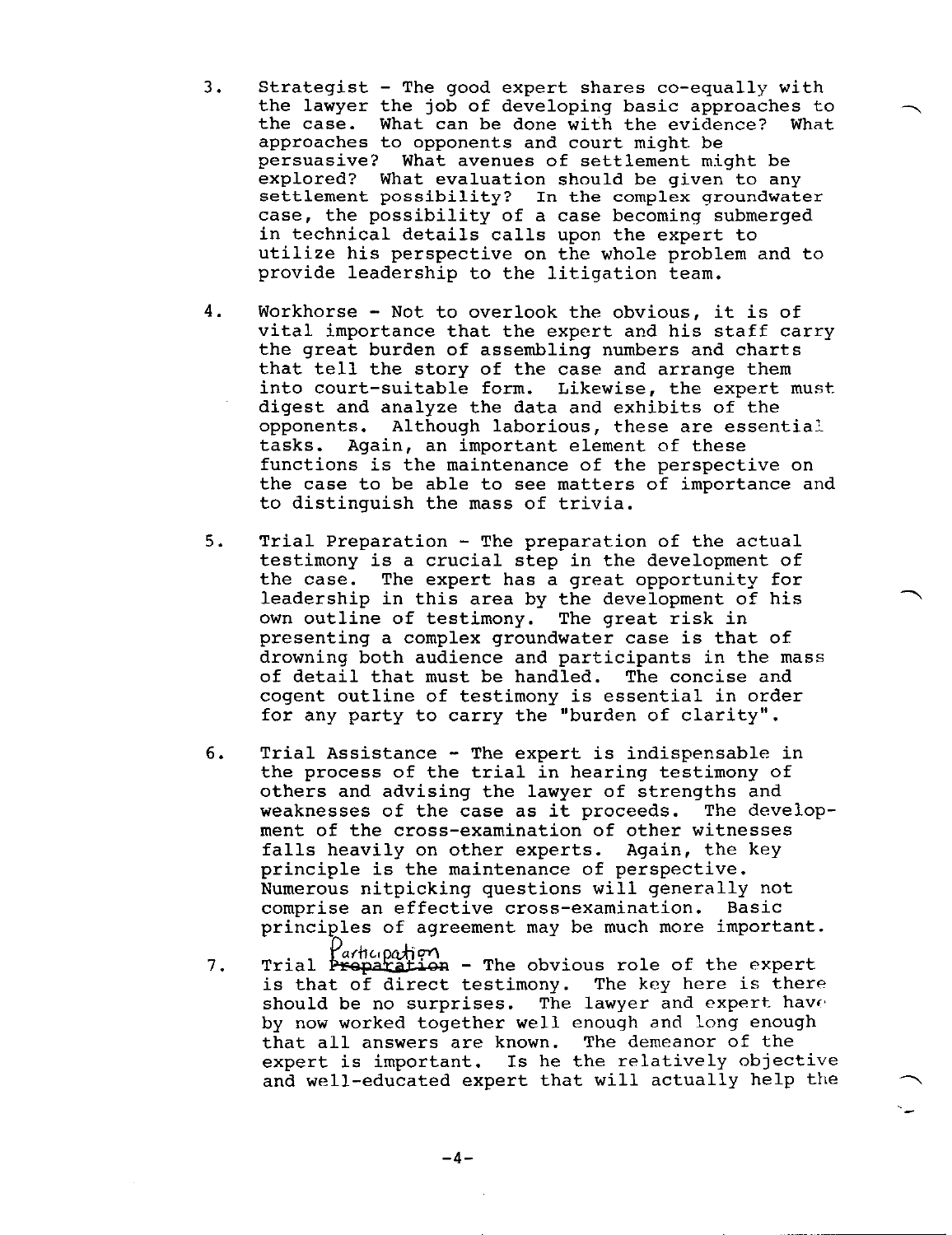court? Or is he caught up in his role of advocacy of the client?

8. Cross-Examination - The role of the expert in cross-examination is perhaps overrated. While it is a wonderful opportunity for the expert to spar with the cross-examining attorney, there is not likely to be much gained from such interchanges. The important thing is for the expert to carefully and honestly stay within the area of his knowledge. "I don't know" can be a perfectly satisfactory answer.

#### B. The Lawyer - The View from the Expert

In complex technical cases, more so than in usual court cases, the lawyer assumes less of the traditional legal advocate role and becomes the manager of a team of professionals of varying disciplines. Certainly he must have the legal theories well in hand, but, if the complex technical issues are not woven carefully into the legal fabric of the case and, more importantly, developed before the Court in a clear and rational manner, the outcome is likely to be one not sought.

A few of the more important roles the lawyer must play are:

- 1. The Organizer: Any case of such complexity as the San Luis Valley case will have an inordinate number of factual issues as well as legal issues. The lawyer will be inundated by his expert with such detail, that absent a clear plan of what is to be presented and how, the case is doomed to failure. The lawyer must meet at the earliest possible time with his experts, not only to gain at least a rudimentary understanding of the technical issues, but to convey a basic understanding to the expert of the legal theories of the case. Once this basic understanding and exchange is achieved, the lawyer must organize the presentation so that it is best presented to the Court.
- 2. The Strategist: Perhaps as much time should be spent in analyzing the opposition's case and expected presentations as is spent in understanding his own. The lawyer must evaluate the opposing counsel and his weak and strong points and, with the help of his own expert, analyze the likely attack to be taken by the opposing expert to develop a strategy of presentation and a plan for countering the opposition at the appropriate moment.
- 3. The Team Player: The lawyer must realize that complex technical cases are rarely won on one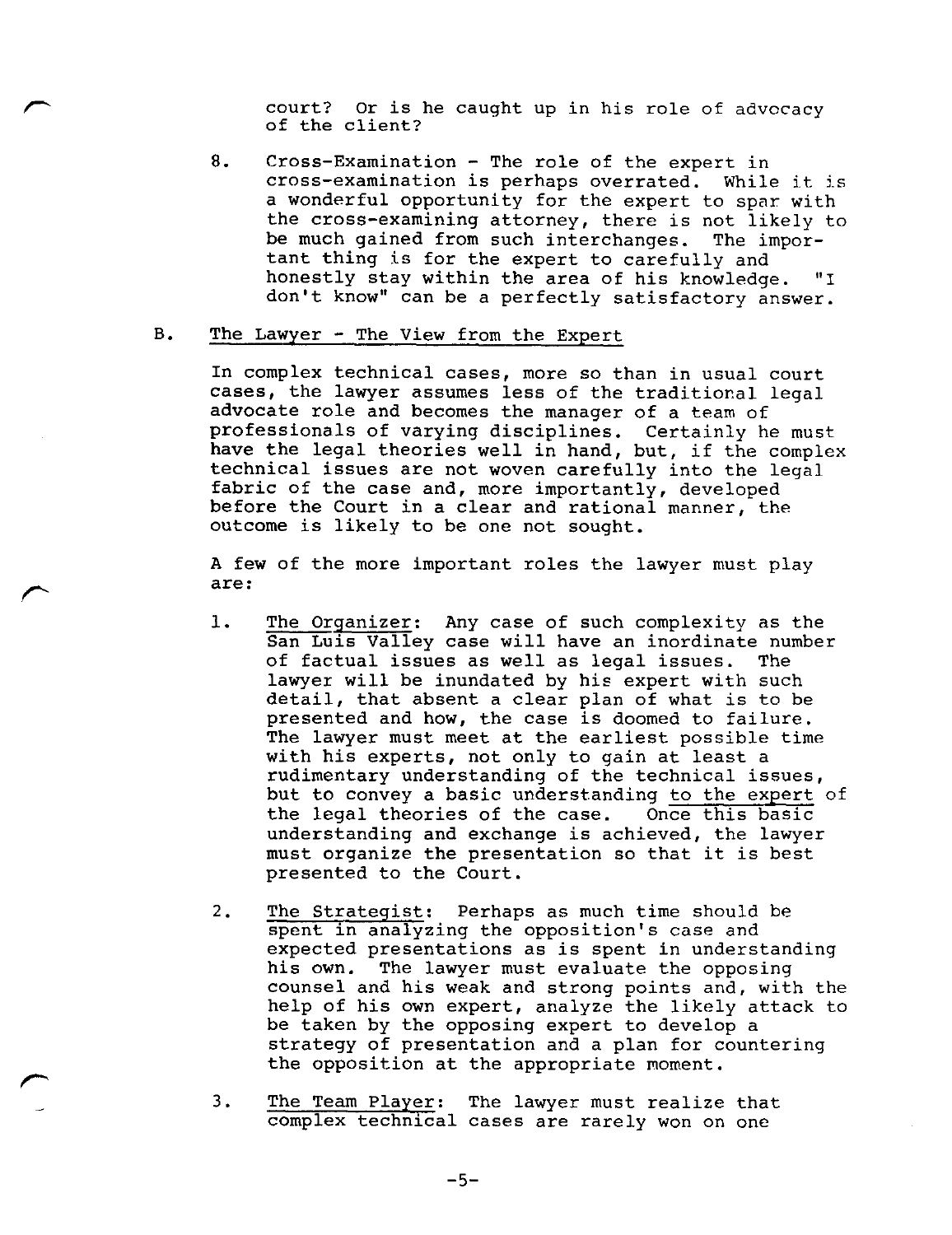brilliant ploy or question in the courtroom, but, more than likely, will be won if the facts and legal arguments are carefully presented in a logical sequence. This means that careful attention must be given to what the expert is saying, remembering that the expert is not an advocate but a professional who cannot bend the facts to suit a particular pre-conceived legal theory that the lawyer wishes to advance. A frank and open joint development of the case will avoid the lawyer's frustration of a legal position unsupported by facts and an expert expected to perjure himself.

- 4. The Listener: Because the type of case is not as dependent on the particular brilliance of the lawyer alone as it is on the joint performance of the lawyer and the expert, the lawyer must be a good listener. He must listen to his own expert with respect to what the facts show and he must listen to the opposing expert's testimony and weigh what is said against the facts that his own expert has tendered. A thoughtful consideration of the two presentations analyzed by a mind trained in the law will often lead to very profitable lines of cross-examination and to redirect examination.
- 5. The Arbitrator: The involvement of several experts and several lawyers in a long and complex trial will inevitably lead to disagreements among members of the trial team. Experts often become so involved in the detail of their own analyses that they tend to lose sight of the main objectives in the case. The lawyer must be able to arbitrate these disputes and restore a spirit of cooperation and unified direction.
- 6. The Decision Maker: The lawyer must bear in mind that though his central "starring" role may be somewhat diluted by sharing much of the development of the case with other members of the trial team, the client still expects him to be the ultimate decision-maker in prosecuting the case. When the time comes that he and his co-counsel cannot agree on a particular legal point, or when his experts are hopelessly mired in some technical argument, he must assume a leadership role, make a judgment and tell the team what course of action will be followed.

#### III. THE SAN LUIS VALLEY GROUNDWATER DISPUTE

A. Following work by the U.S.G.S. during the early 1970s, the opinion of the State Engineer's Office crystalized to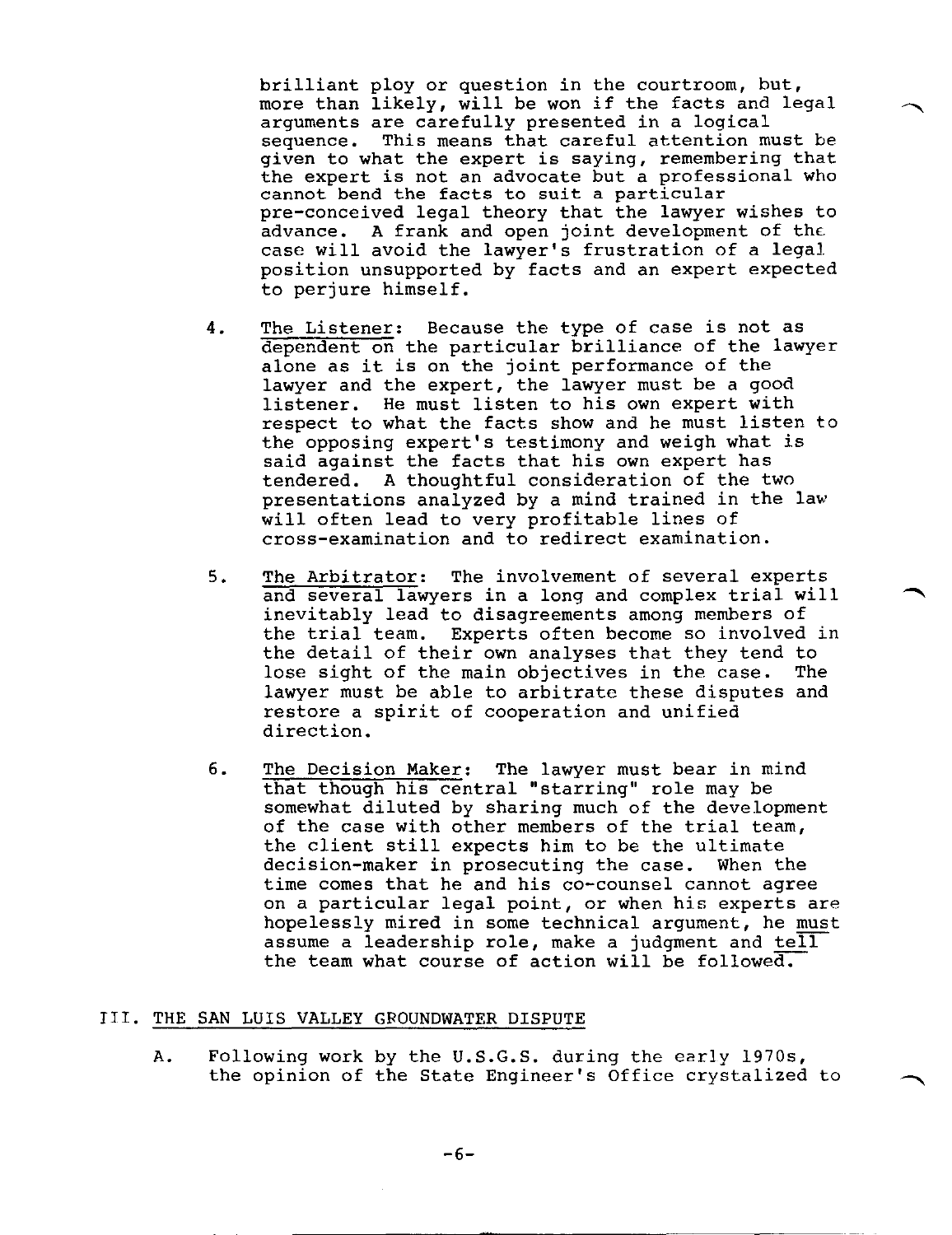the effect that diversions of groundwater from the artesian, confined aquifer, probably throughout most of the San Luis valley, was having a depletive effect on surface stream flows, particularly on the Conejos River. The assertion was that with pumping came declines in the artesian pressure and, therefore, increases in recharge into the aquifer from the stream in the recharge areas around the periphery of the confining layer (around the edges of the San Luis Valley); and reductions in the flows into the surface streams from springs thought to be fed from the confined aquifer.

- 1. U.S.G.S. Circular 18 was published in 1973, strongly suggesting the direct hydraulic connection between the confined aquifer throughout the San Luis Valley as whole with the Conejos River.
- 2. Further U.S.G.S. work on an analog computer model of the San Luis Valley resulted in the publication of Circular 29 in 1975. This publication produced the first estimates of the order of magnitude of that impact, suggesting that it was significant. And sensitivity runs on the analog model gave important basis for the conclusion that these effects were material, regardless of the uncertainties about the degree of hydraulic connection.
- 3. As a result of this general understanding of the geologic situation, the State Engineer's Office began to disallow new well permits from the connfined aquifer.
- 4. The working leading to Circular 29 also developed and utilized assumptions concerning the leakage of water between the confined and unconfined aquifer and developed and utilized assumptions concerning the lowering of the unconfined aquifer water table and the resultant salvage of non-beneficial use. That model predicted, for example, assuming the pumping of 5 million acre-feet over a 50-year period from the confined aquifer, 38 percent or 1,900,000 acre-feet would be derived from salvaged evapotranspiration; 28 percent or 1,400,000 acre-feet would be derived from groundwater storage; 12 percent or 600,000 acre-feet would be derived from the flow of the Rio Grande; and 22 percent or 1,100,000 acrefeet would be derived from the Conejos.
- B. Following the lead of the State Engineer, parties primarily from the Conejos area became increasingly concerned over the impact of groundwater use on the surface streams, and the call for regulation began to be heard. Parties from other areas were less vocal. The Conejos area was typified by more traditional methods of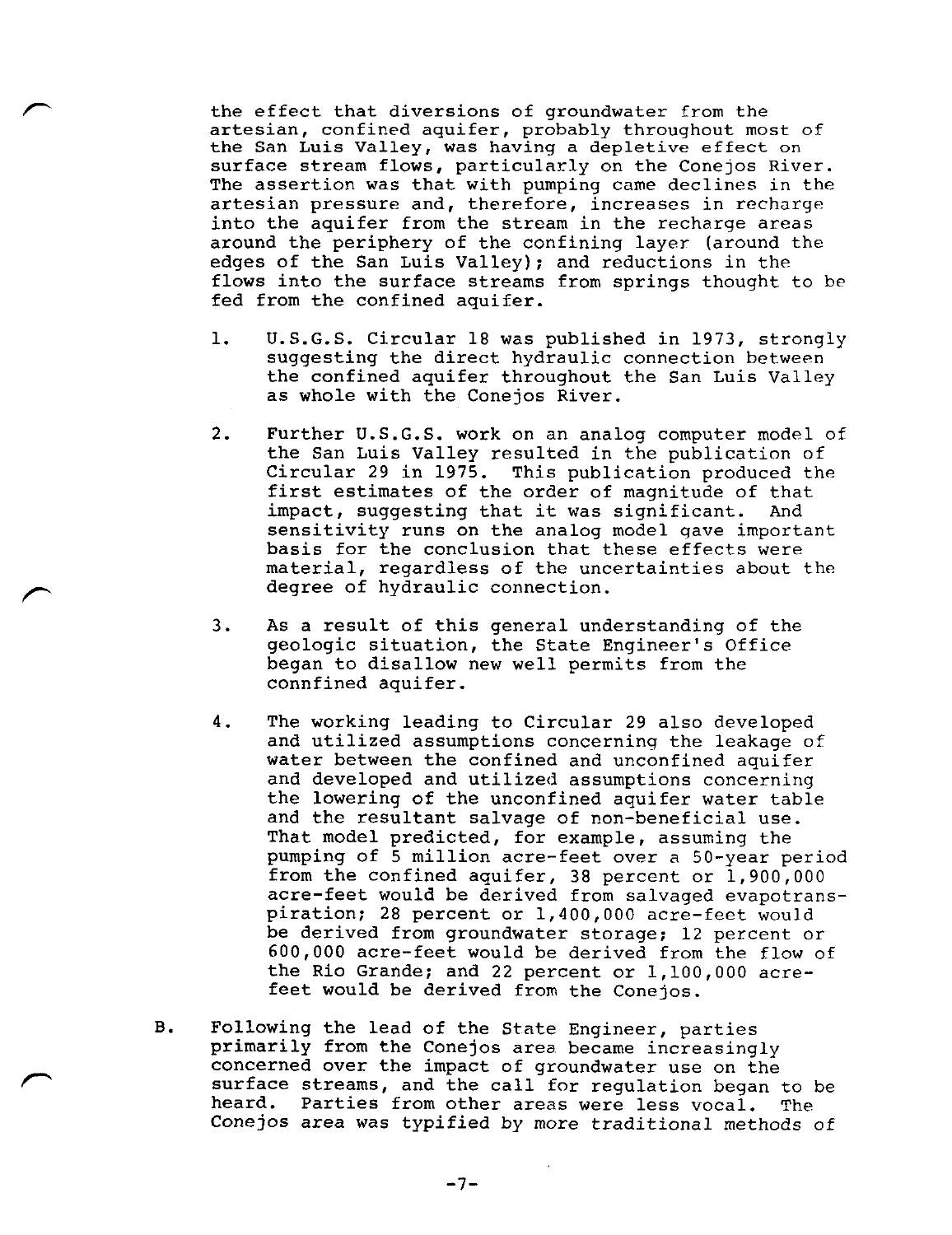surface irrigation from relatively senior ditches. Surface water users further north on the Rio Grande and in the closed basin area had themselves resorted to large amounts of well pumping to supplement their surface supplies, so they found themselves on both sides of the issue. The agricultural well users throughout the valley had banded together in a voluntary association called the San Luis Valley Well Users Association to resist groundwater regulation and to prepare to meet the requirements of any regulation which did come about. After the proposed Rules and Regulations were promulgated, they were joined by most of the municipal communities of the valley who were dependent on groundwater supplies.

### C. Rules and Regulations of Groundwater Elsewhere in Colorado

- 1. The business of regulating groundwater withdrawals in Colorado was not new. They were preceded by the controversy in the Arkansas River Valley which resulted in the landmark case of Fellhauer v. People, 167 Colo. 320, 447 P.2d 986 (1968). In that case, the Division Engineer had selected a handful of wells near the river which were clearly contributing to the depletion of the stream flows, already over-appropriated by the senior surface ditches. The Court, while upholding the application of the prior appropriation doctrine to wells tributary to the stream, disallowed the attempted curtailment effort on Due Process grounds. It held that before such curtailment could be effective, there must be written Rules and Regulations setting out a clear standard of who was to be curtailed, requiring that there must be a reasonable lessening of material injury resulting from the curtailment and providing an affirmative opportunity for the affected wells to propose conditions of operation which would allow their operation without such injury. In Fellhauer, Justice Groves first enunciated the now familiar doctrine calling for the maximum utilization of the combined ground and surface water resources.
- 2. The Colorado legislature addressed the problem in 1969 with the adoption of the comprehensive Water Rights Determination and Administration Act of 1969. That act called for the regulation of wells in the priority system, but simultaneously called for the conjunctive use of groundwater and surface water. It specifically provided the authority and framework for the State Engineer to adopt rules and regulations regarding groundwater (1973 C.R.S., §37-92-501).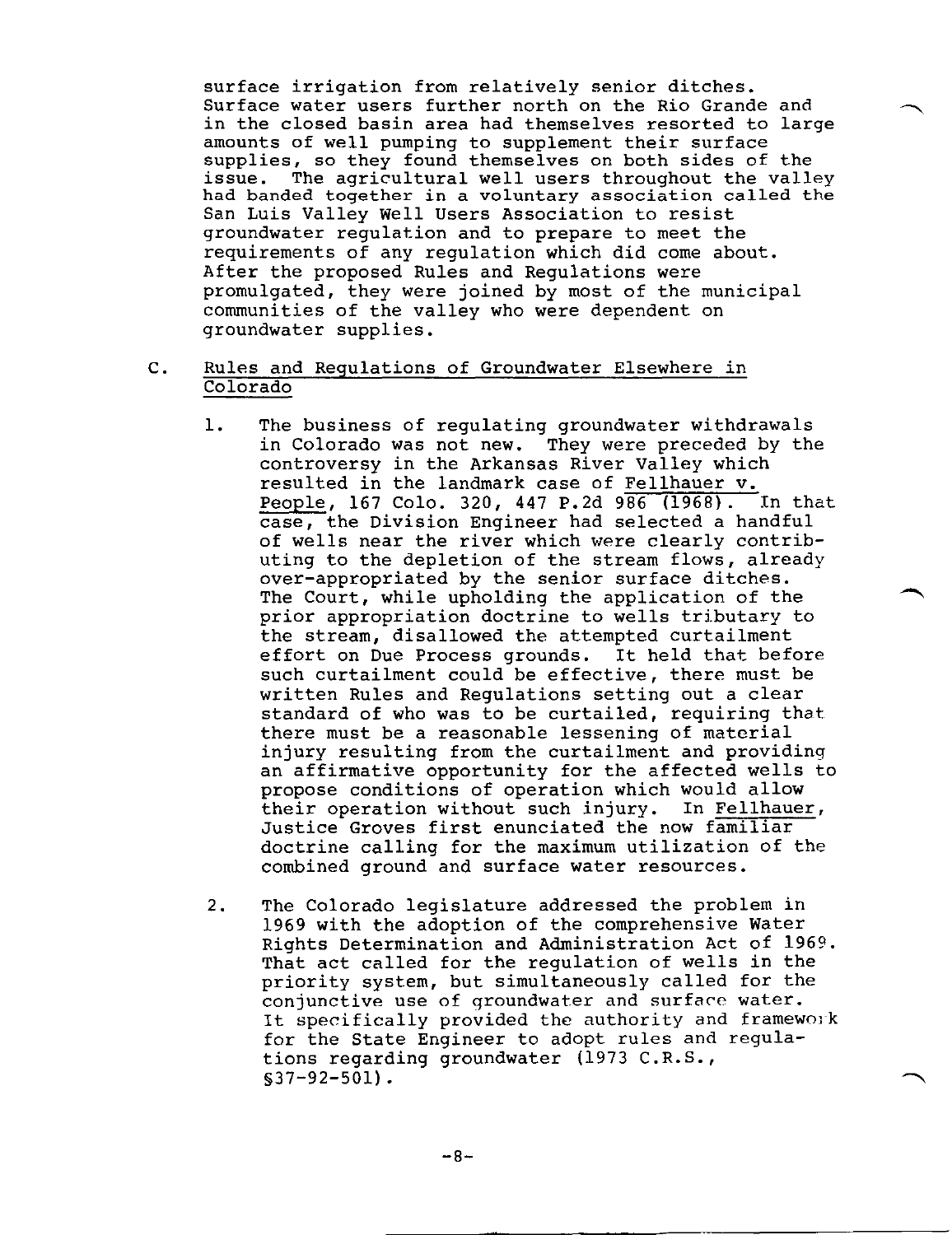- 3. The first case to come up under the new act was Kuiper v. Well Owners, 176 Colo. 119, 490 P.2d 268 (1971). The State Engineer had written Rules and Regulations on the South Platte calling for curtailment of wells within certain defined zones, depending upon the time of effect of well pumping on the stream. Before the regulations were implemented, well users brought an action to enjoin their implementation based on numerous procedural and substantive arguments. The injunction was issued by Judge Carpenter. The Supreme Court vigorously reversed, with Justice Groves asserting that it was time to get on with it. One important issue in that case was the assertion by the well users that no surface water right holder could call for water until he had first resorted to the use of any wells that he might own and was still unsatisfied. In effect, the well users sought and the trial court granted a ruling construing wells as alternate points of diversion for ditch rights where the two were in common ownership. The Supreme Court the two were in common ownership. reversed, construing the statute to be permissive concerning the tying of surface rights to underground alternate points of diversion, but not mandatory.
- 4. In 1978, the Supreme Court decided the case of Kuiper v. Atchison, Topeka and Santa Fe Railway Co., 195 Colo. 557, 581 P.2d 293 (1978), reviewing proposed amendments to the Arkansas Rules and Regulations. Leaving undisturbed rules and regulations previously promulgated and unprotested, the Court voided attempted amendments which would have increased the degree of regulation, saying that additional studies had not been done to justify any amendments based upon experience under the original rules and regulations.
- 5. The San Luis Valley case had itself been to the Supreme Court previously on procedural matters (Kuiper v. Gould, 196 Colo. 197, 583 P.2d 910 (1978)), where it was determined that the present rules and regulations should be promulgated and reviewed in a single proceeding, in light of the State Engineer's dual authority for interstate compact administration under C.R.S. 1973 537-80-104 and for groundwater administration under C.R.S. 1973 S37-92-501.
- 6. The substantive legal situations of the San Luis Valley were not fundamentally different from those in the South Platte and the Arkansas. Groundwater diversions, which were generally, but not in all cases, junior to the surface rights, taken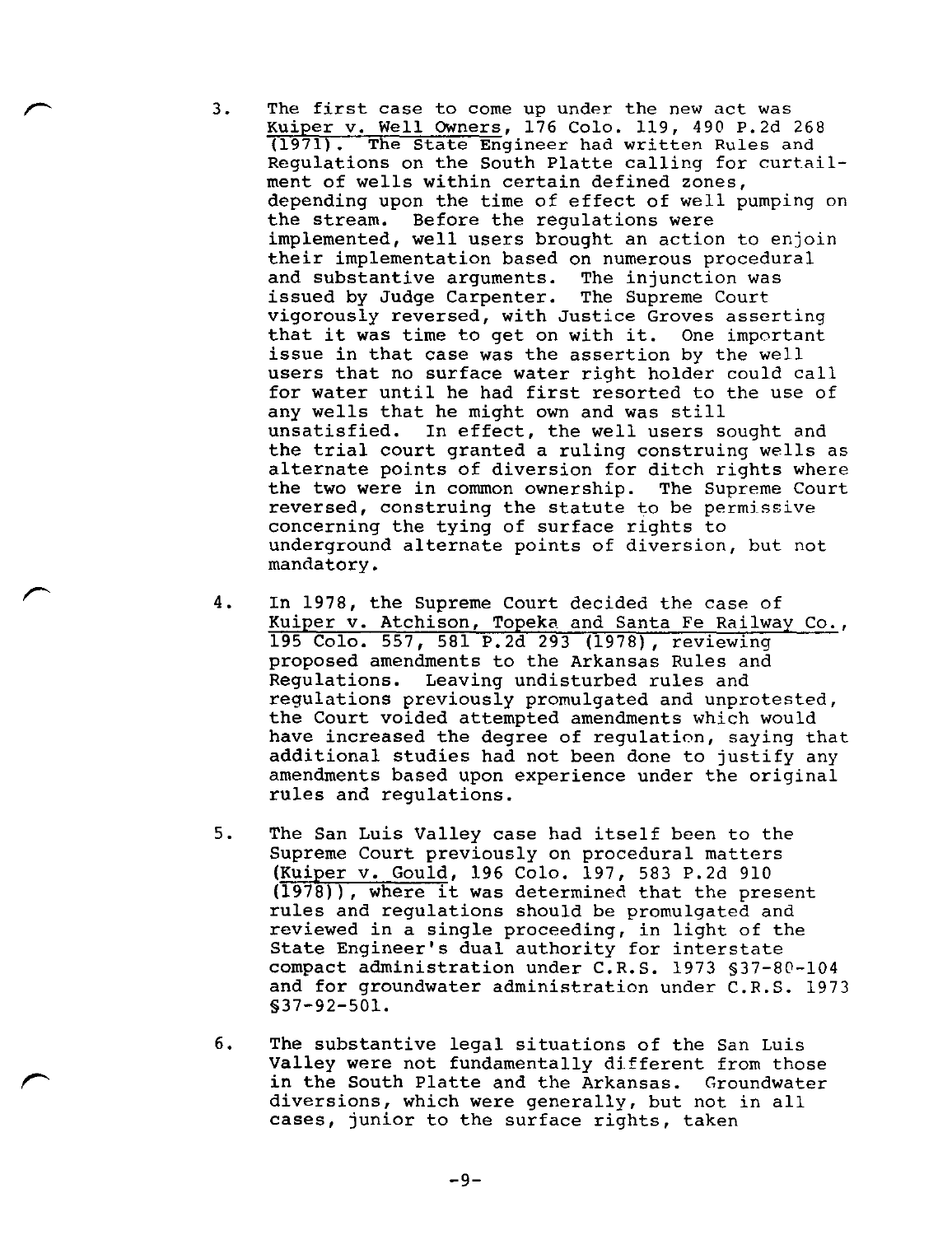collectively were assertedly impacting stream flows on an over-appropriated river system. The only difference was the complexity and size of the San Luis Valley system. The protestants to groundwater regulation argued that the hydraulic connection between the aquifers and the streams was non-existent or at least over-stated in this complex geologic setting. They also pointed to the huge amount of groundwater in storage (supposedly 2 billion acre-feet) and the relatively large benefit in the salvage of evapotranspiration. As a matter of policy, they submitted, well regulation should not be justified in the San Luis Valley. Proponents countered that all the advantages of salvage and utilization of groundwater storage could be realized by the well pumping community in augmentation plans, allowing pumping to continue; the only question was who would bear the cost.

- D. The State's Case
	- 1. Basic Geology Building on basic published geologic data from the U.S.G.S., the State, through testimony and exhibits, painted the basic geologic situation.
	- 2. U.S.G.S. Published Work Principally Circulars 18 and 29, derived from basic geology, water level observations, water budget, observed springs in the Conejos River region, and in the case of Circular 29, the analog model. See Attachment 2, Table 1, Circular 18.
	- 3. Review of Basic Surface Water Hydrology Mass diagrams of stream flows and diversions, inflowoutflow and river gain analyses, cropping patterns, snowpack and precipitation patterns. See Attachments 3 and 4, Tables, Net River Gain, Conejos and Rio Grande, for the Conejos River and Rio Grande River, and Attachment 5, Estimate of Factors Causing Decreases in Net River Gain.
	- 4. Review of Basic Data on Groundwater Withdrawals Over Time - See Attachment 6, Mass Diagram Large-Capacity Well Withdrawals.
	- 5. The State's Own Digital Computer Model of the San Luis Valley Groundwater-Surface Water Situation - Based on the U.S.G.S. analog model and its basic assumptions, but going further to simultaneously look at unconfined aquifer withdrawals and return flows, and increased levels of pumping overall, the State's model showed substantial impacts on the surface streams as well as salvage of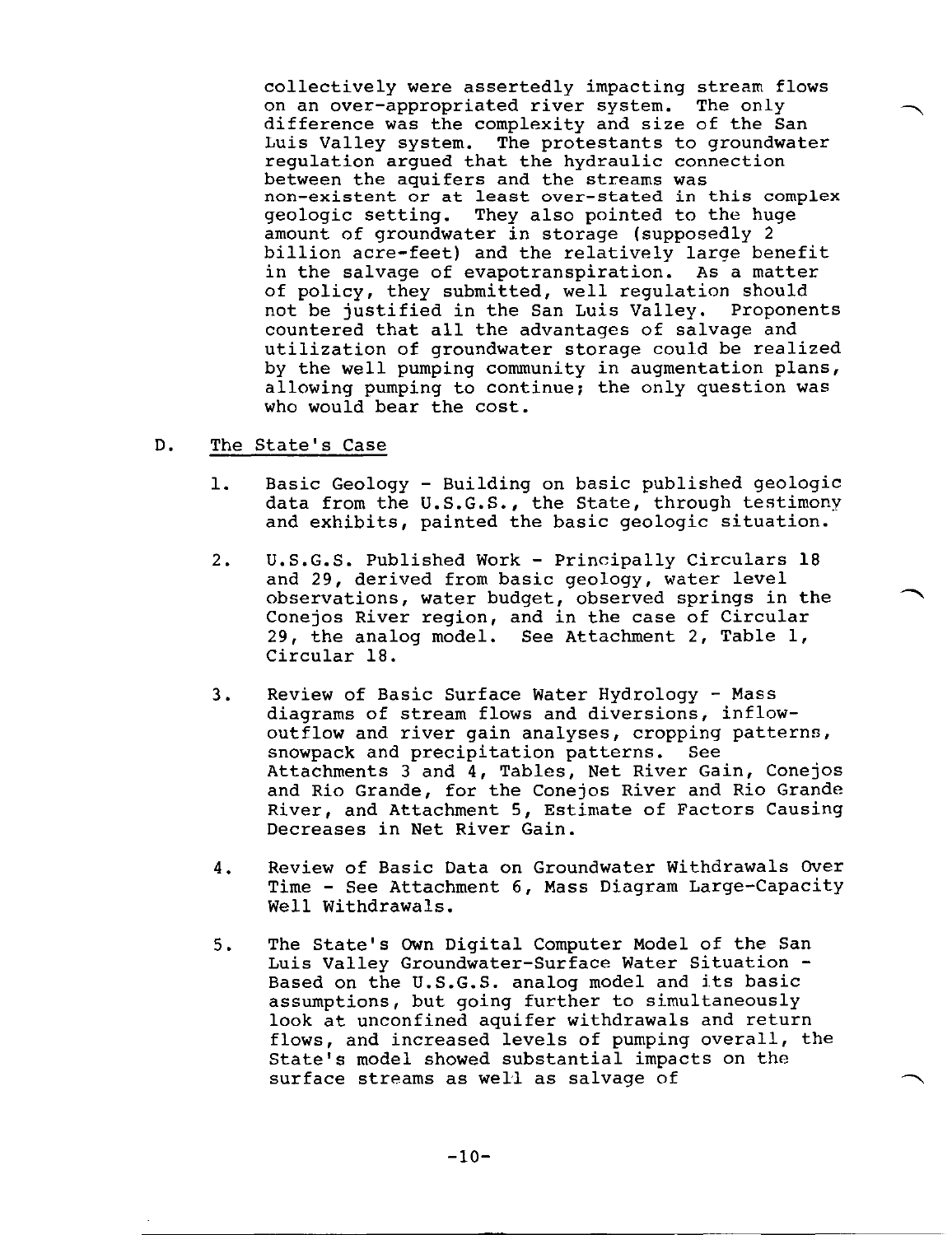evapotranspiration and removal from groundwater storage. See Attachment 7, San Luis Valley Pumping Effects.

6. The State concluded, and Conejos agreed, that well withdrawals by wells, which as a class were junior to the surface water rights, were injuring those surface rights unless they augmented the stream.

## E. Opponents' Case

- 1. The opponents attacked the basic assumption of hydraulic connection; while the San Luis Valley Well Users Association admitted there was some small amount of interconnection between the Conejos and the confined aquifer, they denied that it was substantial. Through examination of Phil Emery, author of the U.S.G.S. work, they asserted that the basic fact of hydraulic connection was not basically proven but rather only assumed.
- 2. Opponents further pointed to the offsetting impact of the salvaged evapotranspiration, relying again on Emery who, as matter of policy and resource efficiency, felt that more well pumping rather than less was advisable.
- 3. Opponents' basic argument was that to tie up the 2 billion acre-feet of groundwater and the salvage of evapotranspiration to support the relatively small and inefficient community of senior ditch rights was not legal. They pointed to the case of Colorado Springs v. Bender, 148 Colo. 458, 366 P.2d 552 (1961), arguing that inefficient diversion works (ditches) could not compel curtailment of more efficient juniors unless the senior had penetrated the aquifer to the full extent of this "economic reach". They pointed to the U.S. Supreme Court case of Schodde v. Twin Falls Land and Water Company, 224 U.S. 107 (1912) and its "water wheel doctrine"; no one should be permitted to tie up the whole flow of the stream to facilitate his taking of a fraction thereof.
- 4. They further argued that basic problems existed in the State's factual case. Why did declines in net river gain level off following the 1950s, even though well pumping continued to increase? Attachment 8, Mass Diagram of Net River Gain, Conejos and Rio Grande.
- 5. The models, both the U.S.G.S.' analog model and the State's digital model, may be useful for the prediction of general trends and gross generalizations of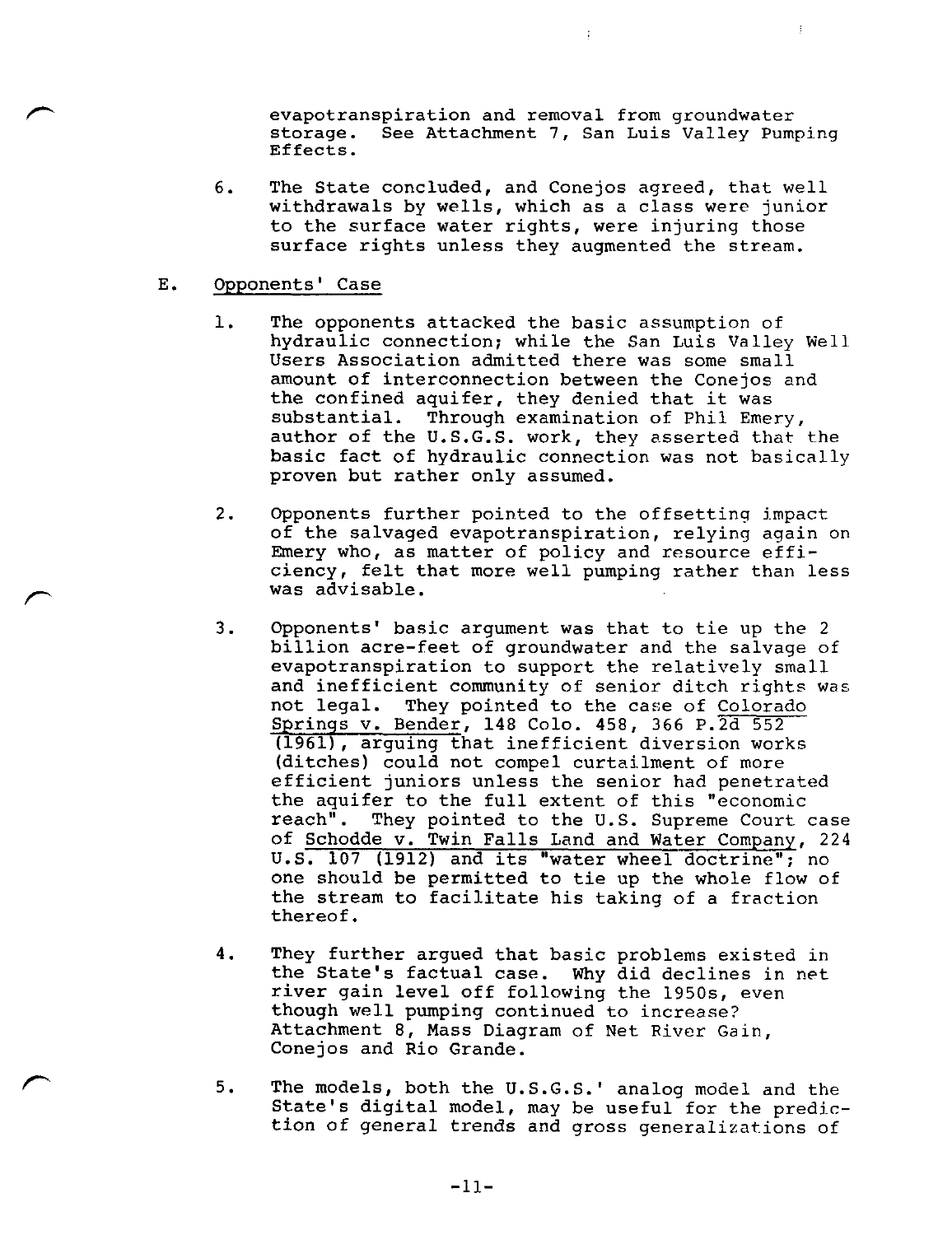the situation. They were not sufficient for determinations of the effects of individual wells on a case-by-case basis which, they argued, was required by C.R.S. §37-92-501(2) and 502(2). The result was the shifting of the burden to individual's wells to disprove any injurious effect.

- F. The judgment of the trial court accepted opponents policy arguments, even though it found, in effect, that the groundwater was tributary to the streams and that withdrawals could affect stream flow. It ruled that individual well-by-well determinations were required. And, most significantly, it ruled that surface water right users should construct wells and use the groundwater rather than call on their ditch rights. The water wheel doctrine, it felt, must be invoked in view of the tremendous volume of groundwater in storage and the effect of salvaged evapotranspiration. The Court cited the Bender case as authority, and distinguished Well Owners on the imaginative ground that it had held only that existing wells were not mandated as alternate points of diversions; it did not say that surface owners could not be required to drill new wells. It proceeded to suggest kinds of solutions to the overall problem of groundwater-surface water integration in the San Luis Valley, including salvage plans and others, although it did not address the authority of the State Engineer to compel such plans nor the question of who should pay for them. And it did not respond to the proponents' policy argument that the realistic effect of the rules and regulations was to require augmentation plans and not, realistically, to cause wholesale curtailment. It did not address the claim that the groundwater storage, salvage of evapotranspiration and other creative solutions in fact would be the result of such plans for augmentation.
- G. The trial court decision has been hailed by at least one academic observer. Frank Trelease, "Conjunctive Use of Groundwater and Surface Water", 27 Rocky Mountain Mineral Law Institute, 1853. Trelease characterized the holding as a giant leap forward in its recognition that the problem is one of reasonableness of means of diversion and not whether the court should enforce a property right in a specific means of diversion. Trelease went on to concede that he viewed all agriculturalists as being essentially on an equal footing and what was reasonable for some could reasonably be imposed on others. We disagree. Characterizing the problem as one of efficiency and reasonableness of diversion means is fair enough if one will look to the economic realities of th whole case. Here, the very efficiencies, the advantage of salvage and use of storage, that well owners point to is a demonstration of the relative ease of large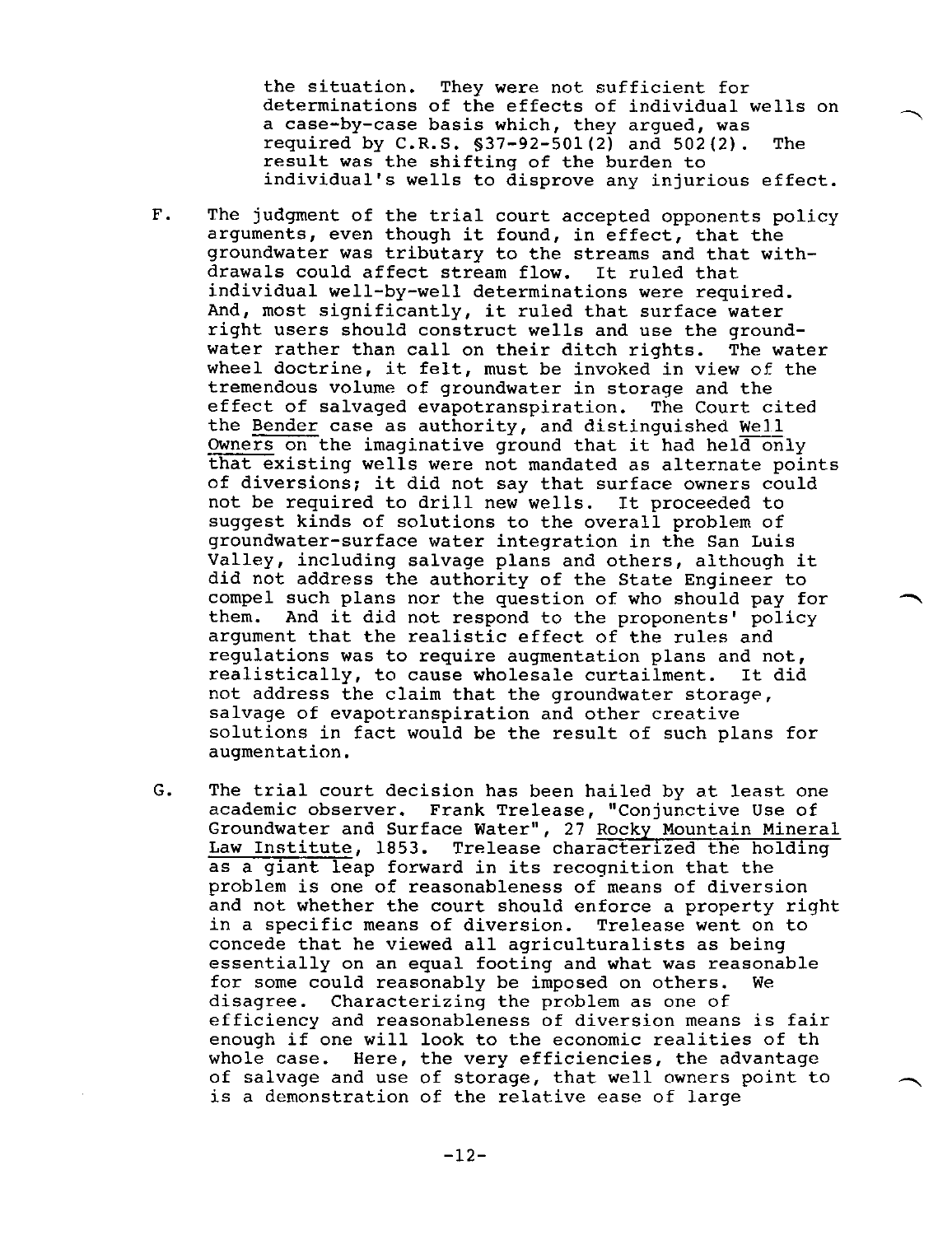voluntary plans for augmentation. Since the well owners as a class can hold senior surface appropriators harmless with relative economic ease, then the very principles of Bender and Schodde dictate that the senior water rights must be protected rather than obliterated.

#### IV. WHERE FROM HERE

- A. The case has been briefed and was argued to the Colorado Supreme Court on February 22, 1983. Decision is pending.
	- 1. If the trial court is affirmed, the senior surface right community, particularly on the Conejos, will be on its own to construct whatever self-help facilities they may be able to afford. Some users undoubtedly will not find any realistic alternatives available and will simply take their lumps.
	- 2. If the decision is remanded to the trial court for approval of the rules and regulations, a number of interesting augmentation alternatives will be up for consideration.
- B. The Closed Basin Project of the Bureau of Reclamation is currently under construction under the sponsorship of the Rio Grande Water Conservation District. While this water is not finally allocated (and indeed considerable question remains as to the ultimate yield of the project), it is not likely to go directly to the benefit of well users for augmentation purposes. It can be expected, however, to contribute to the overall Colorado obligation on the Rio Grande Compact and be of general benefit.
- C. Other drainage/pumping-type projects to take water from shallow groundwater sources and to induce salvage of evapotranspiration have been suggested and could be built on a private or public basis for direct use in augmentation plans.
- D. Pumping from confined aquifers into stream systems would appear to offer an immediate and effective augmentation source. The advantage of removal from groundwater storage and the indirect salvage of water by the reduction of leakage into the unconfined aquifer would be utilized. The problems involved will be to adequately design and locate such wells so that the stream depletion effects of this pumping will itself be compensated for. Questions about the accuracy of defining those depletions and about estimating actual salvage of evapotranspiration must be faced. Clearly an important element of future development will be the continued improvement of the data base and the modeling capability to be able to adequately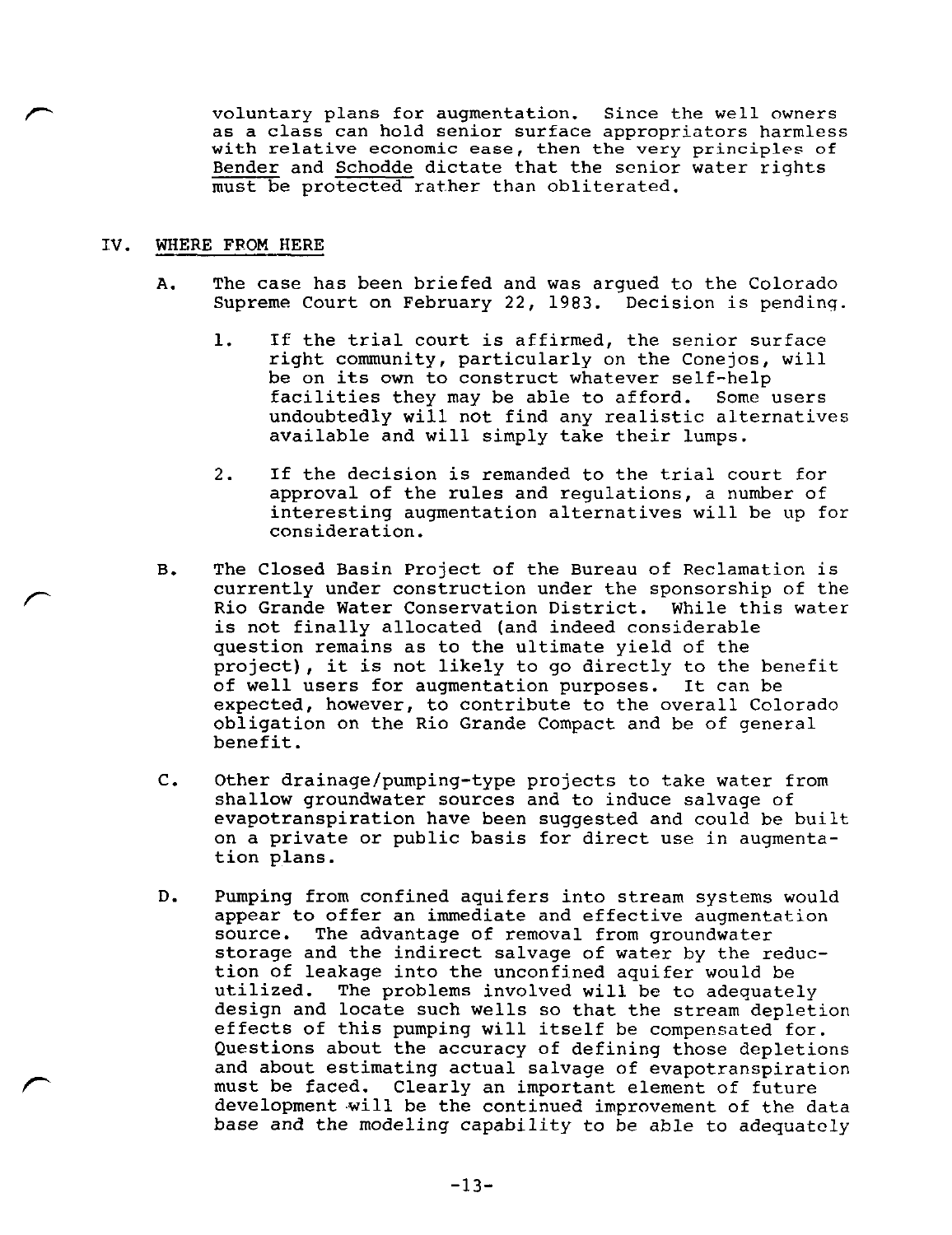assess and manage such augmentation plans in a  $non-injurious manner.$ 

 $\overline{\phantom{a}}$ 

 $\sim 10^{-1}$ 

 $\overline{\phantom{0}}$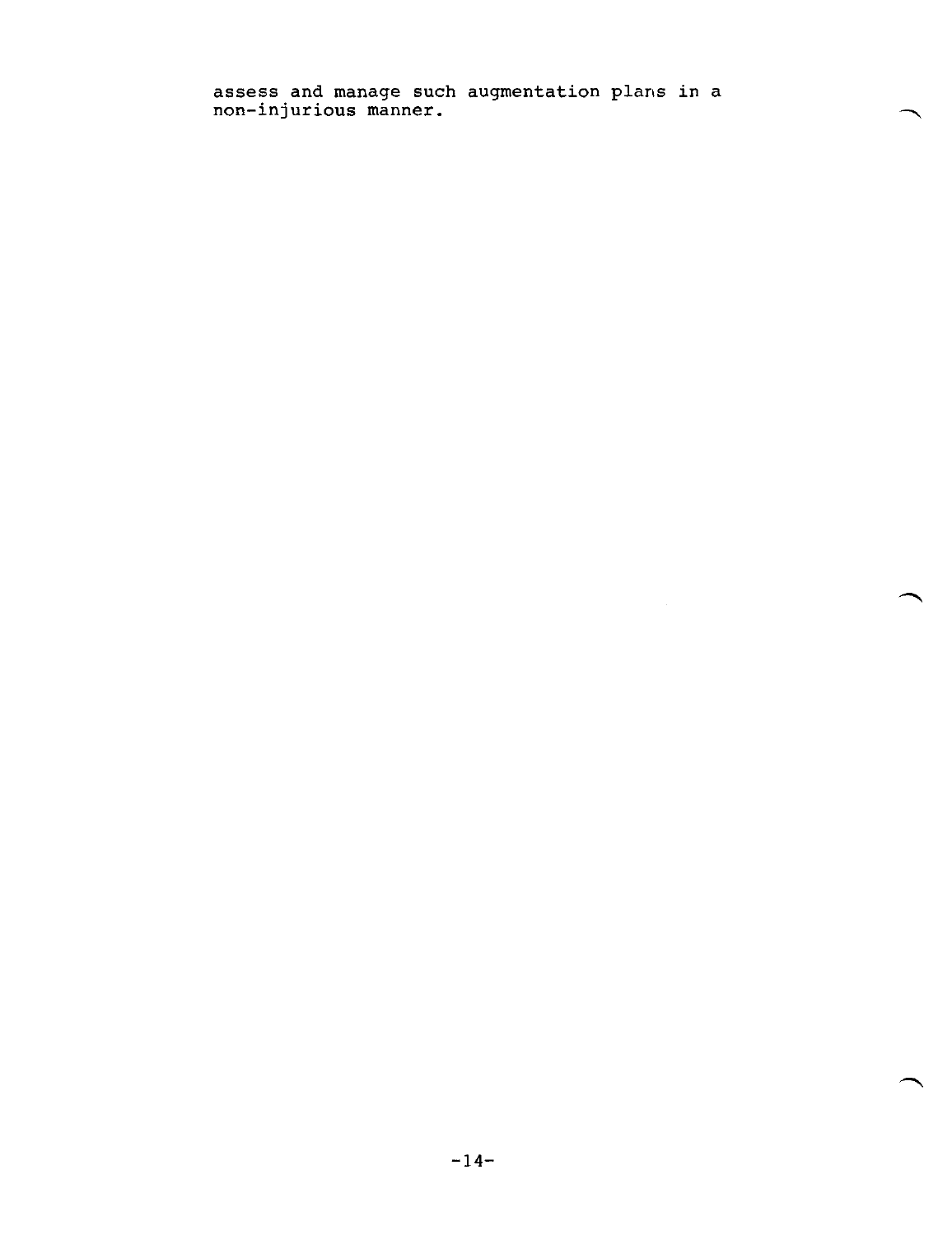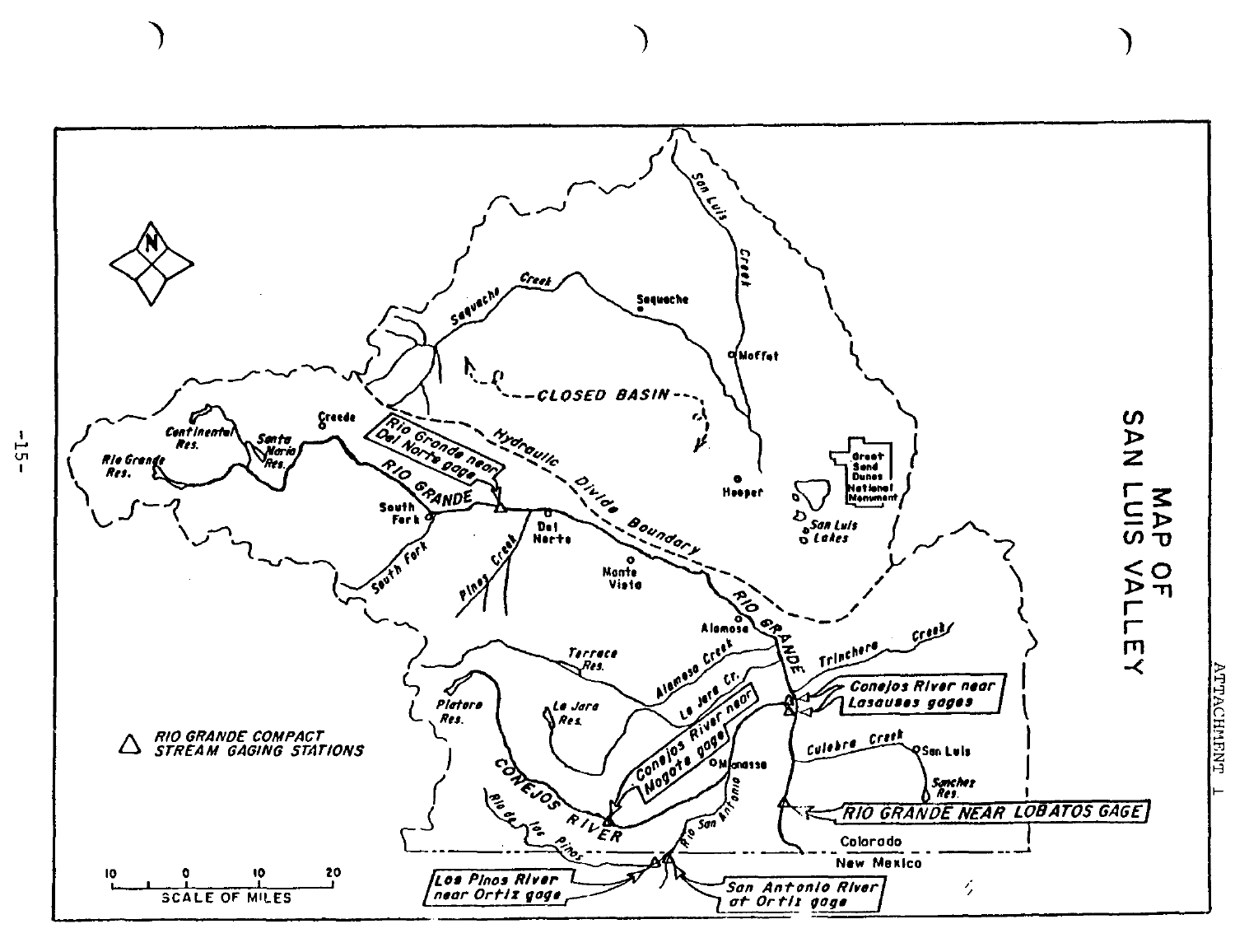|     | Simulated hydrologic<br>condition                                                                                                                   |                                                                                              |                                                        |                       |                                   |              |                              |              |                                          |                | Source of ground water withdrawn                  |                                     |               |                  |               |              |
|-----|-----------------------------------------------------------------------------------------------------------------------------------------------------|----------------------------------------------------------------------------------------------|--------------------------------------------------------|-----------------------|-----------------------------------|--------------|------------------------------|--------------|------------------------------------------|----------------|---------------------------------------------------|-------------------------------------|---------------|------------------|---------------|--------------|
|     | Hydraulic<br>conductivity<br>between uncon-<br>fined aquifer<br>and upper part<br>of the con-<br>Analog<br>fined aquifer<br>along lower<br>reach of |                                                                                              | Total<br>simulated                                     |                       |                                   |              |                              |              |                                          |                |                                                   |                                     |               |                  |               |              |
|     |                                                                                                                                                     | Hydraulic<br>connection<br>between<br>unconfined<br>aquifer and<br>Rio Grande<br>and Concjos | vithdrawal<br>from the<br>upper part<br>of the         | Period                |                                   |              | Derived from storage         |              |                                          |                |                                                   | Salvaged<br>evapo-<br>transpiration |               | Stream deplotion |               |              |
| run |                                                                                                                                                     |                                                                                              |                                                        |                       | confined<br>aquifer<br>for period | (years)      | <b>Unconfined</b><br>aquifer |              | Upper part of<br>the contined<br>aquifer |                | Lower part of<br>the confined<br><u>uguifer .</u> |                                     |               |                  | Rio Grande    |              |
|     | Conejos River<br>(feet per day)                                                                                                                     | River                                                                                        | (acre-feet)                                            |                       | Acre-<br>feet                     | Per-<br>cent | Acre-<br>feet                | Per-<br>cent | $Accre-$<br>feet                         | Per-<br>cent   | Acre-<br>teet                                     | Per-<br>cent                        | Acre-<br>feet | Per-<br>cent     | Acre-<br>feet | Per-<br>cent |
| A   | 59                                                                                                                                                  | Restricted 1,370,000                                                                         |                                                        | 20<br>$(1950 - 70)$   | 510,000                           | 37           | 110,000                      | 8            | 110,000                                  | 8              | 330,000                                           | 24                                  | 90,000        | 7                | 220,000       | -16          |
| в   | 59                                                                                                                                                  | $$ do 5,000.000                                                                              |                                                        | 50<br>$(1970 - 2020)$ | 1,200,000                         | 24           | 100,000                      | $\mathbf{2}$ | 100,000                                  | 2              | 1,900,000                                         | 38                                  | 600,000       | $\overline{12}$  | 1,100,000     | -22          |
| c   | 59                                                                                                                                                  | . . <i>. .</i> . do <i>.</i>                                                                 | 300,000<br>(North of<br>Rio Grande<br>only)            | 10                    | 183,000                           | -61          | 21,000                       | $\mathbf{7}$ | 21,000                                   | 7.             | 66,000                                            | 22                                  | 6,000         | 2                | 3,000         | -1           |
| D   | 59                                                                                                                                                  | . do                                                                                         | 700,000<br>(South of<br>Rio Grande<br>$_{\text{only}}$ | 10                    | 252,000                           | 36           | 84,000                       | E            | 84,000                                   | 12             | 91,000                                            | 13                                  | 42,000        | 6                | 147,000       | -21          |
| E   | 59                                                                                                                                                  | Restricted 2,000,000                                                                         |                                                        | 10                    | 900,000                           | 45           | 200,000                      | 10           | 200,000                                  | $\mathbf{10}$  | 300,000                                           | 15                                  | 100,000       | 5.               | 300,000       | -15          |
| F   | 59                                                                                                                                                  | $\ldots$ , do 10,000,000                                                                     |                                                        | 50.                   | 2,750,000                         | 27           | 360,000                      | 4            | 360,000                                  | 4              | 3,330,000                                         | 33                                  | 1,170,000     | 12               | 2,030,000     | 20           |
| G   | 59                                                                                                                                                  | Unrestricted 5,000,000                                                                       |                                                        | 50                    | 885,000                           | 18           | 95,000                       | 2            | 95,000                                   | $\mathbf{r}$   | 1,385,000                                         | 28                                  | 715,000       | 14               | 1,825,000     | 36           |
| И   | .59                                                                                                                                                 | $$ do 5.000.000                                                                              |                                                        | 50                    | 1,140,000                         | 23           | 125,000                      | $\mathbf{2}$ | 125,000                                  | $\overline{2}$ | 1,575,000                                         | -32                                 | 360,000       | $\mathbf{17}$    | 1,175,000     | 24           |
| 1   | .59                                                                                                                                                 | Restricted 5,000,000                                                                         |                                                        | 50                    | 1,400,000                         | -28          | 150,000                      | 3            | 150,000                                  |                | 1,900,000                                         | 38                                  | 600,000       | 12               | S00,000       | <b>16</b>    |

 $\mathcal{I}$ 

 $\mathcal{A}$ 

 $\mathcal{A}^{\mathcal{A}}$ Table 1 .-- Cormany of analysisman

**ATTACHMENT 2** 

 $\overline{z}$ 

ANALOG MODEL STUDY OF THE HYDROLOGY OF THE SAN LUIS VALLEY, COLORADO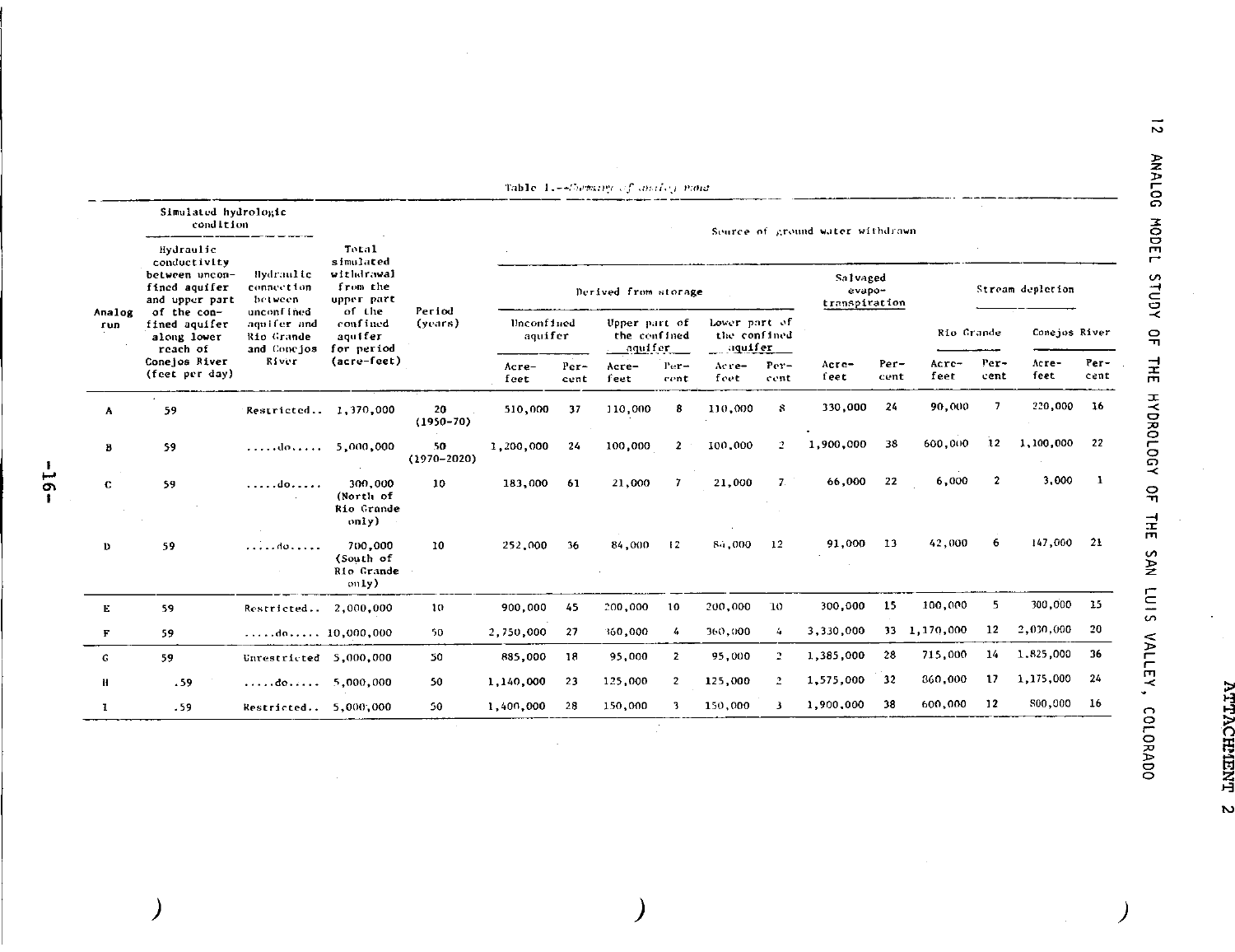ź.

# EXHIBIT 159 CONEJOS RIVER MAINSTEM (ACRE-FEET)

| <b>TERM</b>                                             | <b>MEAN</b><br><b>ANNUAL</b><br>1927-1950 | <b>MEAN</b><br><b>ANNUAL</b><br>1951-1977 | <b>CHANGE</b> | <b>MEAN</b><br><b>ANNUAL</b><br>1928-1937 | <b>MEAN</b><br>ANNUAL<br>1968-1977 | <b>CHANGE</b> |
|---------------------------------------------------------|-------------------------------------------|-------------------------------------------|---------------|-------------------------------------------|------------------------------------|---------------|
| Inflow<br>(Near Mogote)                                 | 245646                                    | 208126                                    | $-37520$      | 240680                                    | 206710                             | $-33970$      |
| Outflow<br>(Near La Sauses)                             | 154382                                    | 90094                                     | $-64288$      | 159386                                    | 99344                              | $-60042$      |
| Side Channel<br>Inflow (San<br>Antonio Near<br>Manassa) | 66866                                     | 43396                                     | $-23470$      | 65633                                     | 44308                              | $-21325$      |
| Surface<br>Diversions                                   | 220626                                    | 173565                                    | $-47061$      | 196735                                    | 163901                             | $-32834$      |
| Evaporation from<br>Stream Surface                      | 1717                                      | 1717                                      | $\bf{0}$      | 1717                                      | 1717                               | $\mathbf 0$   |
| Stream Surface<br>Precipitation<br>Inflow               | 302                                       | 332                                       | $+30$         | 320                                       | 329                                | $+9$          |
| Net River Gain                                          | 63911                                     | 13522                                     | $-50389$      | 51204                                     | 13615                              | $-37589$      |

Net River Gain  $=$  (+) surface diversions (+) evaporation from stream surface (+) outflow (-) inflow (-) side channel inflow

 $\sqrt{ }$ 

(-) stream surface precipitation inflow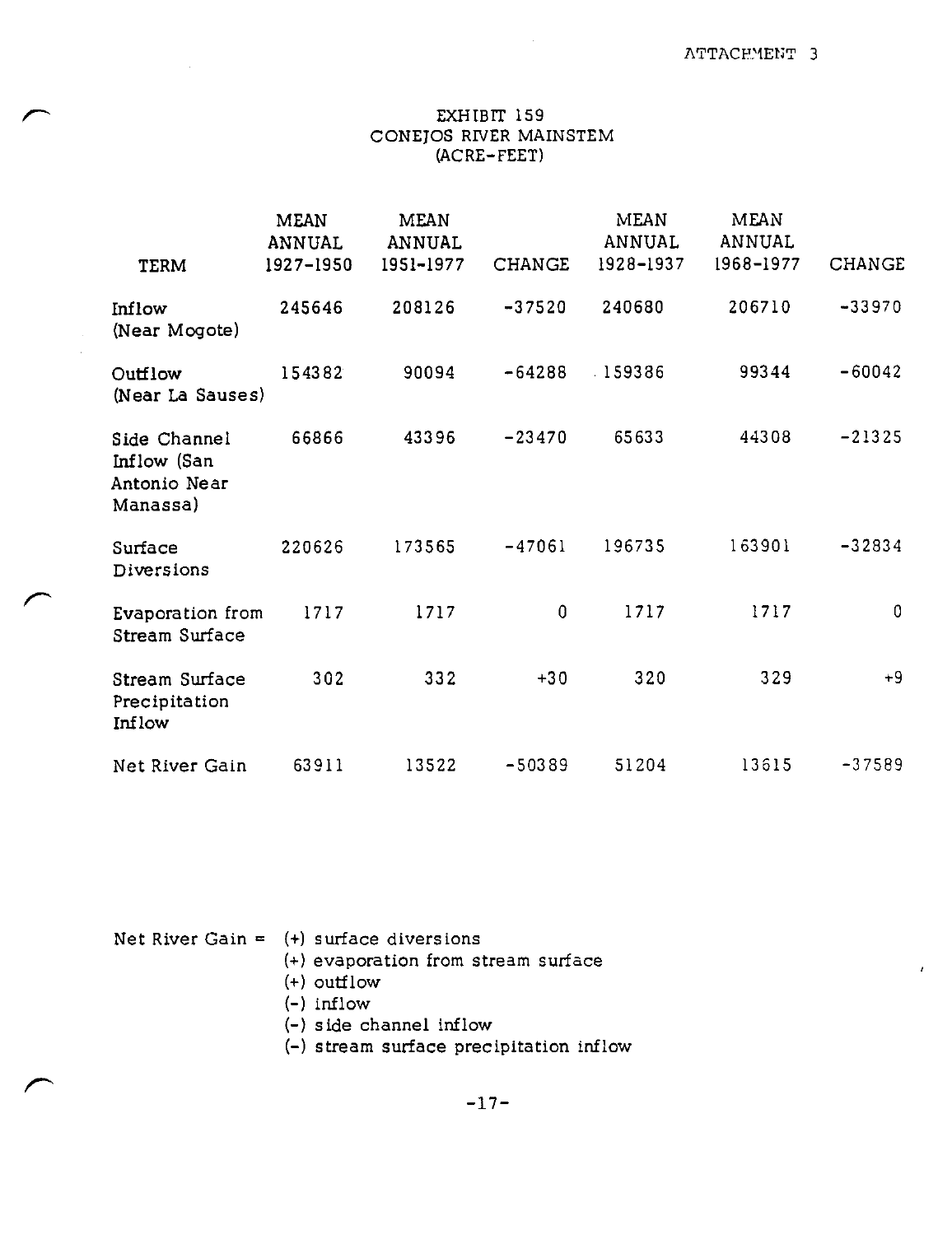# EXHIBIT 72 NET RIVER GAIN RESULTS FOR REACH FROM GAGE NEAR DEL NORTE TO GAGE NEAR LOBATOS .(ACRE-FEET)

| <b>TERM</b>                               | <b>MEAN</b><br>ANNUAL<br>1927-1950 | <b>MEAN</b><br><b>ANNUAL</b><br>1951-1977 | <b>CHANGE</b> | <b>MEAN</b><br><b>ANNUAL</b><br>1928-1937 | <b>MEAN</b><br>ANNUAL<br>1968-1977 | <b>CHANGE</b>  |
|-------------------------------------------|------------------------------------|-------------------------------------------|---------------|-------------------------------------------|------------------------------------|----------------|
|                                           |                                    |                                           |               |                                           |                                    |                |
| Inflow                                    | 653837                             | 546578                                    | $-107259$     | 593610                                    | 573090                             | $-2052C$       |
| Outflow                                   | 390959                             | 234856                                    | $-156103$     | 335751                                    | 285762                             | $-49989$       |
| Side Channel<br>Inflow                    | 160435                             | 95056                                     | $-65379$      | 165021                                    | 104591                             | $-60430$       |
| Surface<br>Diversions                     | 551825                             | 491782                                    | $-60043$      | 539172                                    | 479916                             | $-59256$       |
| Evaporation From<br>Stream Surface        | 6618                               | 6618                                      | 0             | 6618                                      | 6618                               | $\overline{0}$ |
| Stream Surface<br>Precipitation<br>Inflow | 748                                | 823                                       | $+75-$        | 756                                       | 856                                | $+100$         |
| Net River Gain                            | 134382                             | 90799                                     | $-43583$      | 122154                                    | 93759                              | $-28395$       |

Net River Gain =  $(+)$  surface diversions

- 
- (+) evaporation from stream surface
- (+) outflow
- $(-)$  inflow
- $(-)$  side channel inflow

-18-

 $\mathcal{O}(n^2)$  , we have  $\mathcal{O}(n^2)$  . As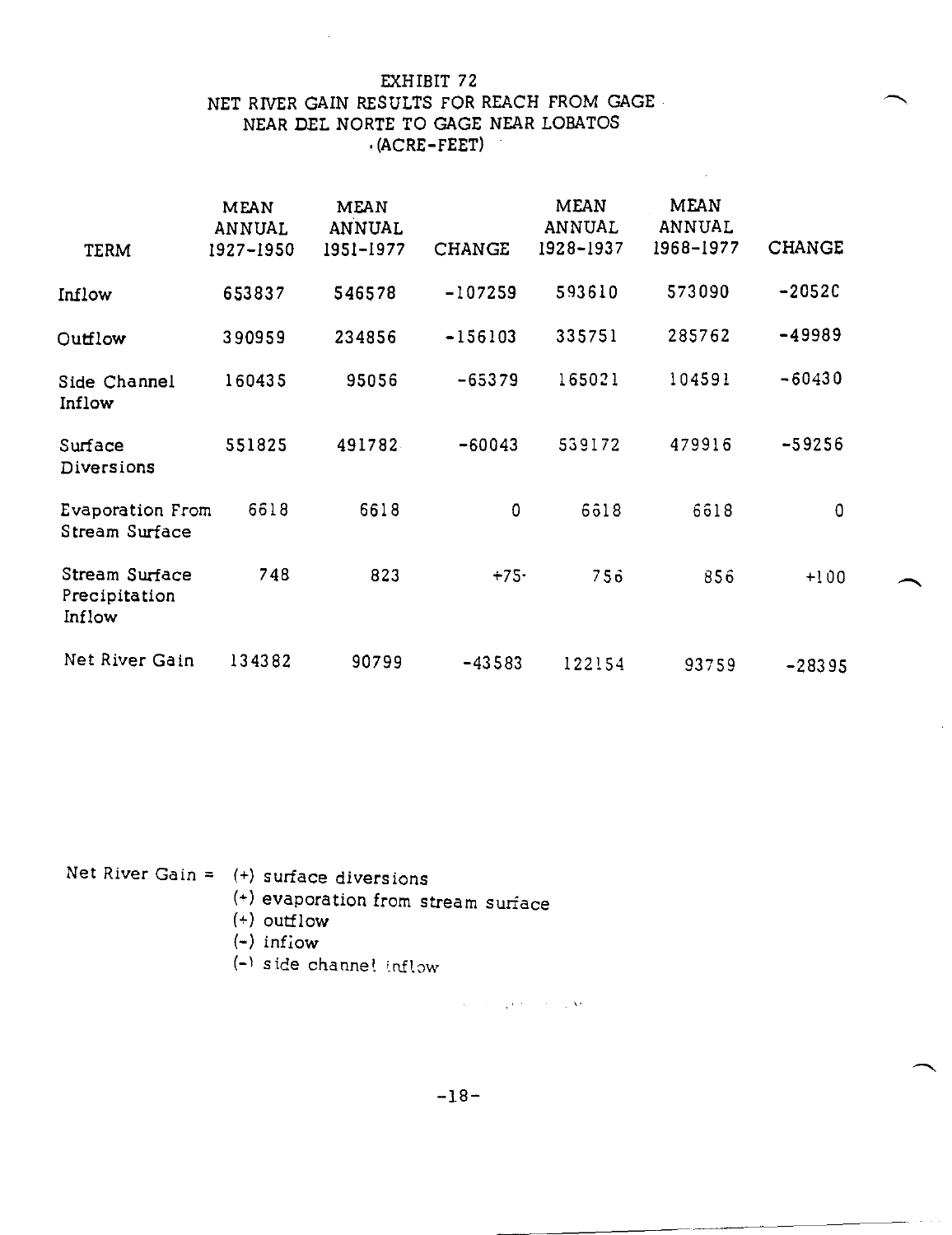(REVISED) in flow point to out flow EXHIBIT 104 AN ESTIMATE OF FACTORS CAUSING DECREASES IN RIVER GAIN SAN LUIS VALLEY - COLORADO

RIO GRANDE SYSTEM DEL NORTE TO LOBATOS

CONEJOS SYSTEM ORTIZ AND MOGOTE TO LA SAUSES

|      | <b>ITEM</b>                                          | Average<br>$1927 - 50$ | Average<br>$1951 - 77$ | Increase+<br>or<br>Decrease- | Average<br>$1927 - 50$ | Average<br>$1951 - 77$ | Increase+<br>or<br>Decrease- |                    |
|------|------------------------------------------------------|------------------------|------------------------|------------------------------|------------------------|------------------------|------------------------------|--------------------|
|      | Annual River Gain in Ac-Ft                           | 134,382                | 90,799                 | $-43,583$                    | 71,384                 | 10,847                 | $-60,537$                    |                    |
|      | Annual Diversion in Ac-Ft                            | 551,825                | 491,782                | $-60,043$                    | 274,667                | 216,470                | $-58,197$                    |                    |
|      | Annual Out of Basin Diversion in Ac-Ft               | 269,804                | 227,061                | $-42,743$                    | 52,432                 | 60,822                 | $+8,390$                     |                    |
| ِّ ت | Large Capacity Shallow Well With-<br>drawal in Ac-Ft | $9,358*$               | 76,552                 | $+67,193$                    | 196                    | 1,839                  | $, +1,643$                   |                    |
|      | All Large Artesian Well Withdrawal<br>in Ac-Ft       | $7.075*$               | 100,926                | $+93,851$                    | $7,075*$               | 100,926                | $+93,851$                    |                    |
|      | Harvested Irrigated Acreage                          | 164,236                | 165,214                | $+978$                       | 36,611                 | 44,678                 | $+8,067$                     |                    |
|      | Shallow Well Effect                                  |                        |                        | $-12,969$                    |                        |                        | $-1,328$                     |                    |
|      | Large Artesian Effect                                |                        |                        | $-5,089$                     |                        |                        | $-15,089$                    |                    |
|      | Transbasin Diversion Effect                          |                        |                        |                              |                        |                        | $-8,390$                     | <b>ATTACH'IENT</b> |
|      | Increased Acreage Effect                             | $1.5 \times 978$       | $\equiv$               | $-1,467$                     | $1.5 \times 8,067$     | $\equiv$               | $-12,101$                    | Uп                 |
|      | Sub-Total                                            |                        |                        | $-19,525$                    |                        |                        | $-36,908$                    |                    |
|      | Unaccounted Decrease in River Gain                   |                        |                        | $-24,058$                    |                        |                        | $-23,629$                    |                    |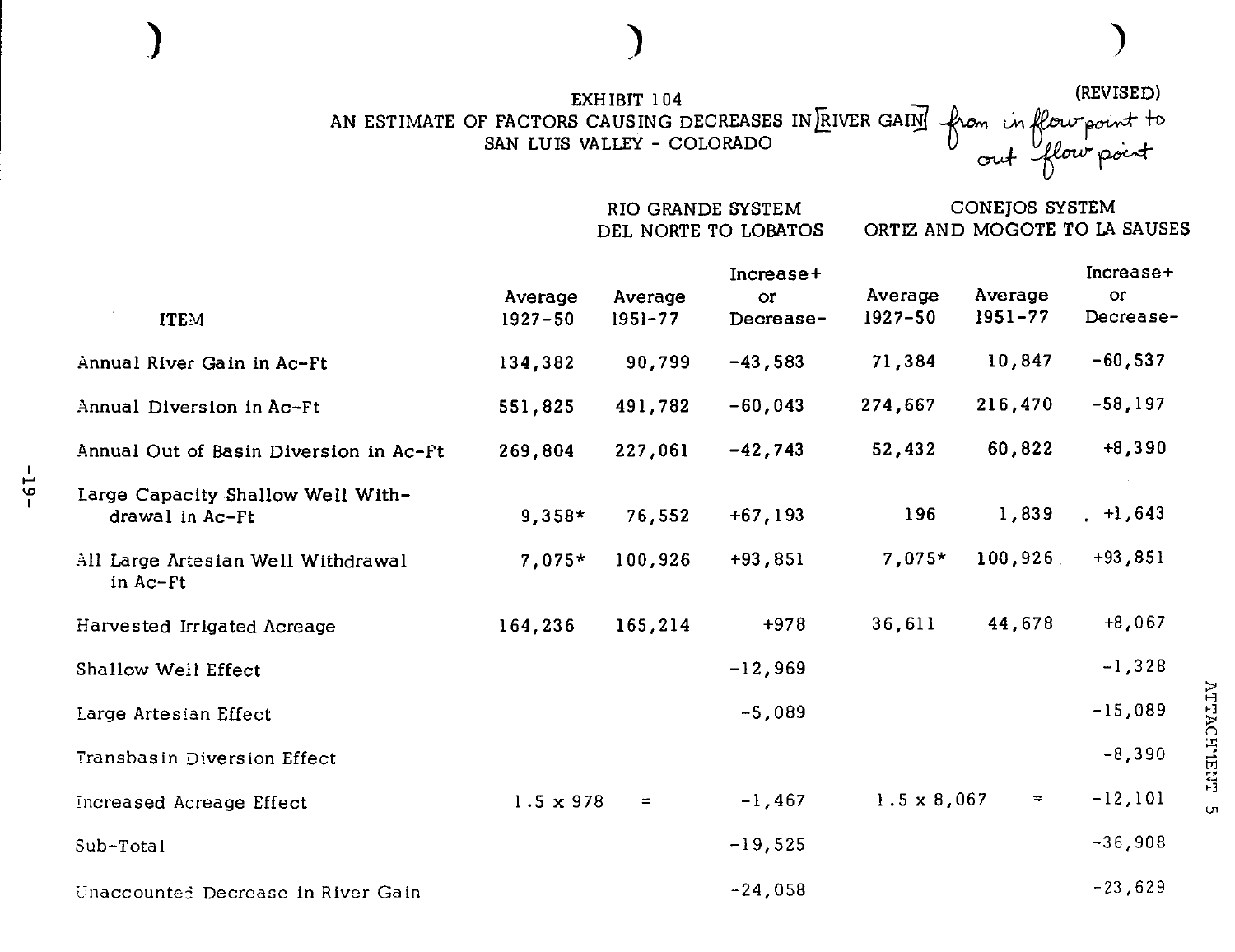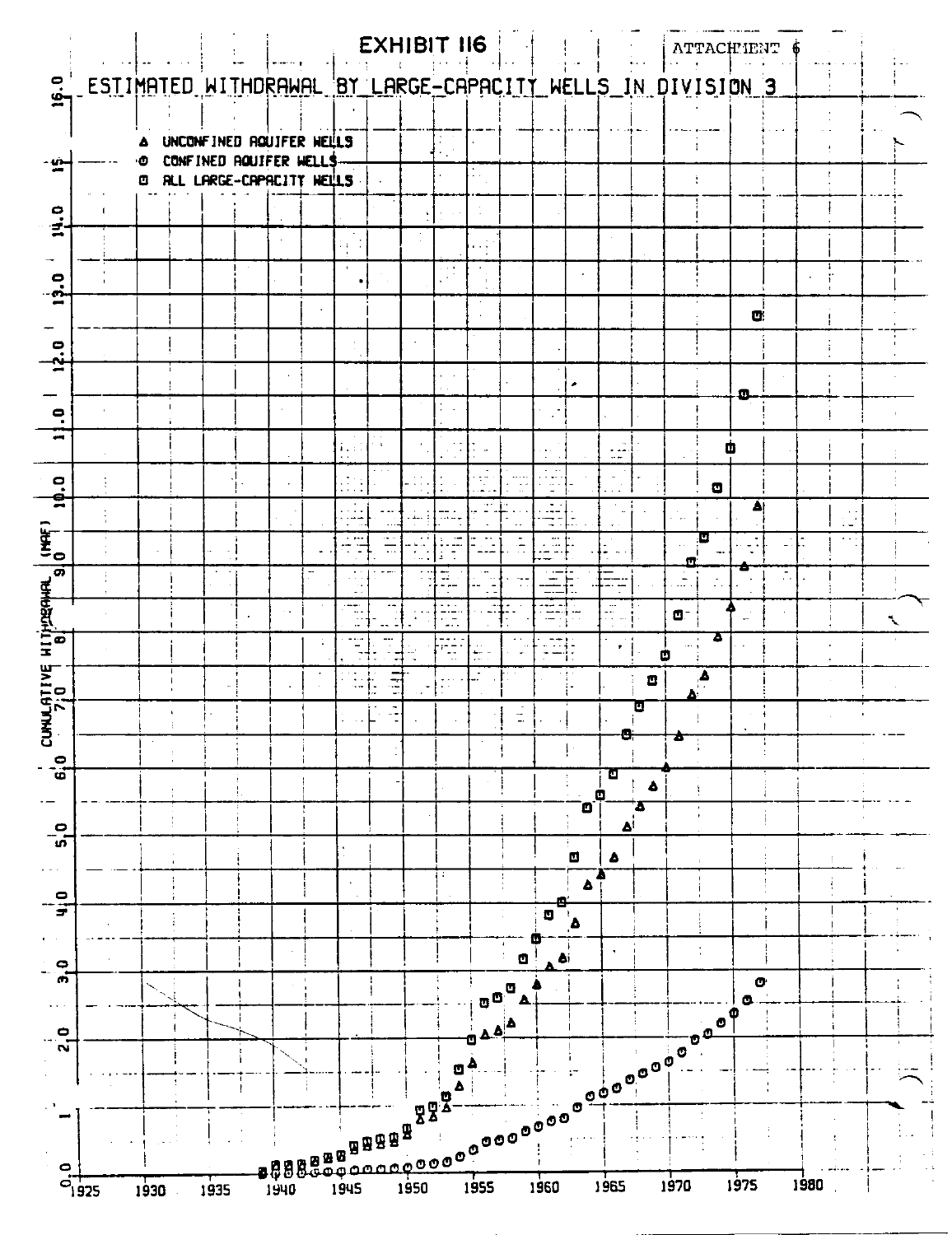# **EXHIBITS 100, 101 AND 103 SAN LUIS VALLEY PUMPING EFFECTS (1941-1975) (CUMULATIVE ACRE-FEET) CONDITIONS: VARIABLE IIEADS, SURFACE DIVERSIONS, PRECIPITATION, 50% RECHARGE**

|        | <b>Pumping Effect</b>         | W.D. 20<br>South of<br>Rio Grande | <b>Water</b><br><b>District</b><br>21 | Water<br><b>District</b><br>22 | Water<br><b>District</b><br>$35 - B$ | Water<br><b>District</b><br>24 | North of<br>Rio Grande | Total     |
|--------|-------------------------------|-----------------------------------|---------------------------------------|--------------------------------|--------------------------------------|--------------------------------|------------------------|-----------|
|        | <b>Unconfined Depletions</b>  |                                   |                                       |                                |                                      |                                |                        |           |
|        | Storage                       | 41,193                            | 12,983                                | 1,086                          | 102,657                              | 26,592                         | 225,771                | 410,282   |
|        | <b>RIo Grande</b>             | 105,016                           | 1,958                                 | 13                             | 5,037                                | 5,582                          | 336,311                | 453,917   |
|        | Conejos                       | 7,759                             | 9,362                                 | 2,886                          | 8,475                                | 14,123                         | 3,893                  | 46,500    |
| ს<br>ს | Evapotranspiration<br>Salvage | 429,635                           | 19,788                                | 7,170                          | 44,446                               | 22,552                         | 2,606,176              | 3,129,767 |
|        | <b>Confined Depletions</b>    |                                   |                                       |                                |                                      |                                |                        |           |
|        | Storage                       | 147,733                           | 33,288                                | 11,675                         | 1,709                                | 421                            | 101,458                | 296,284   |
|        | Rio Grande                    | 109,122                           | 14,703                                | 2,387                          | 795                                  | 120                            | 50,978                 | 178,105   |
|        | Conejos                       | 221,998                           | 148,093                               | 145,926                        | 1,561                                | 942                            | 9,603                  | 528,123   |
|        | Evapotranspiration<br>Salvage | $-26,916$                         | $-47,509$                             | $-39,000$                      | 1,541                                | 196                            | 266,734                | 155,046   |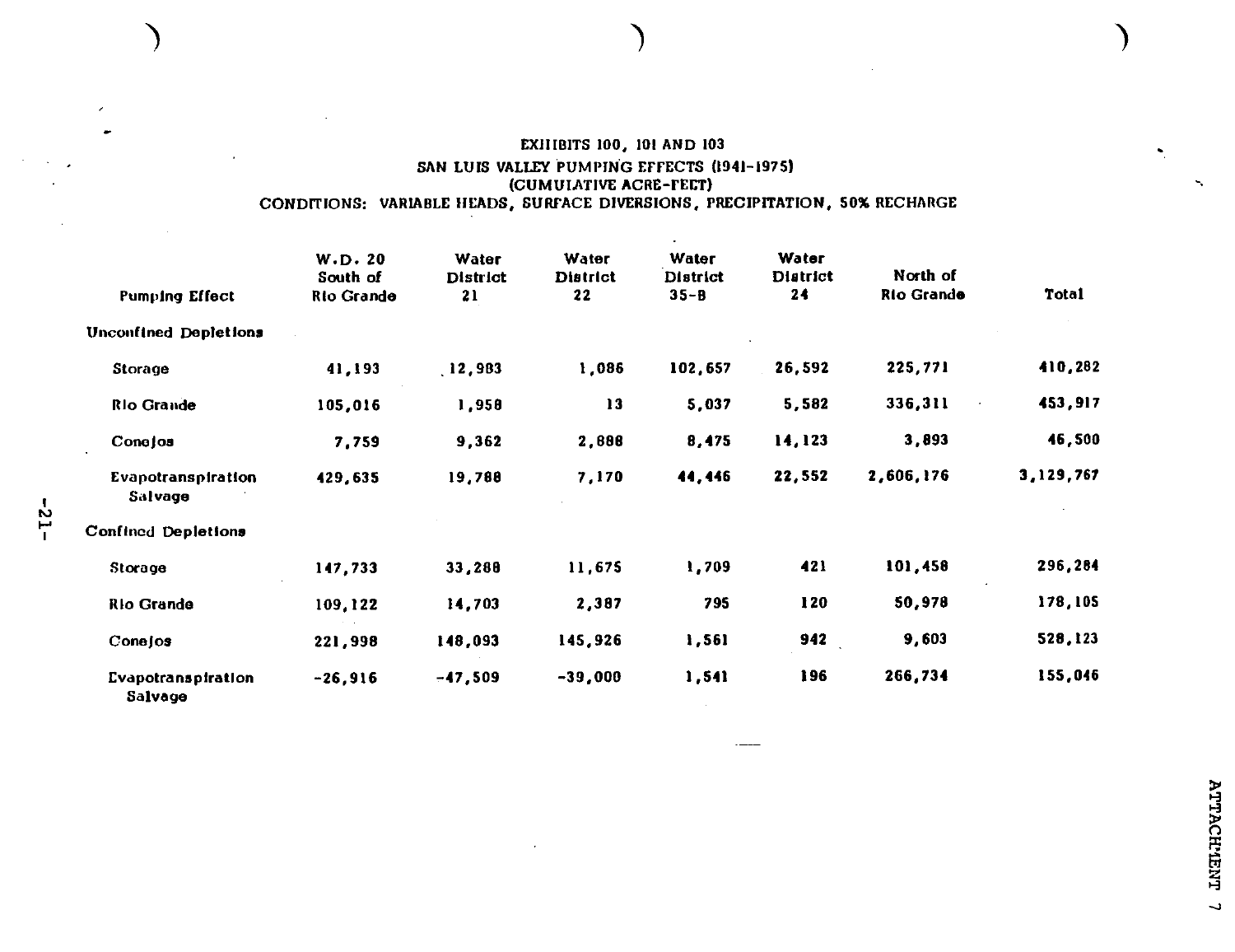# EXHIBITS 100, 101 AND 103 CONTINUED SAN LUIS VALLEY PUMPING EFFECTS (1941-1975) (CUMULATIVE ACRE-FEET) CONDITIONS: VARIABLE IfEADS, SURFACE DIVERSIONS, PRECIPITATION, 50% RECHARGE

| Pumping Effect                | Total Basin |  |  |  |  |
|-------------------------------|-------------|--|--|--|--|
| Small Arteslan                | 5.251.216   |  |  |  |  |
| Storage                       | 756,266     |  |  |  |  |
| Rio Granda                    | 785.111     |  |  |  |  |
| Conelos                       | 2,939,541   |  |  |  |  |
| Evapotranspiration<br>Salvage | 770,039     |  |  |  |  |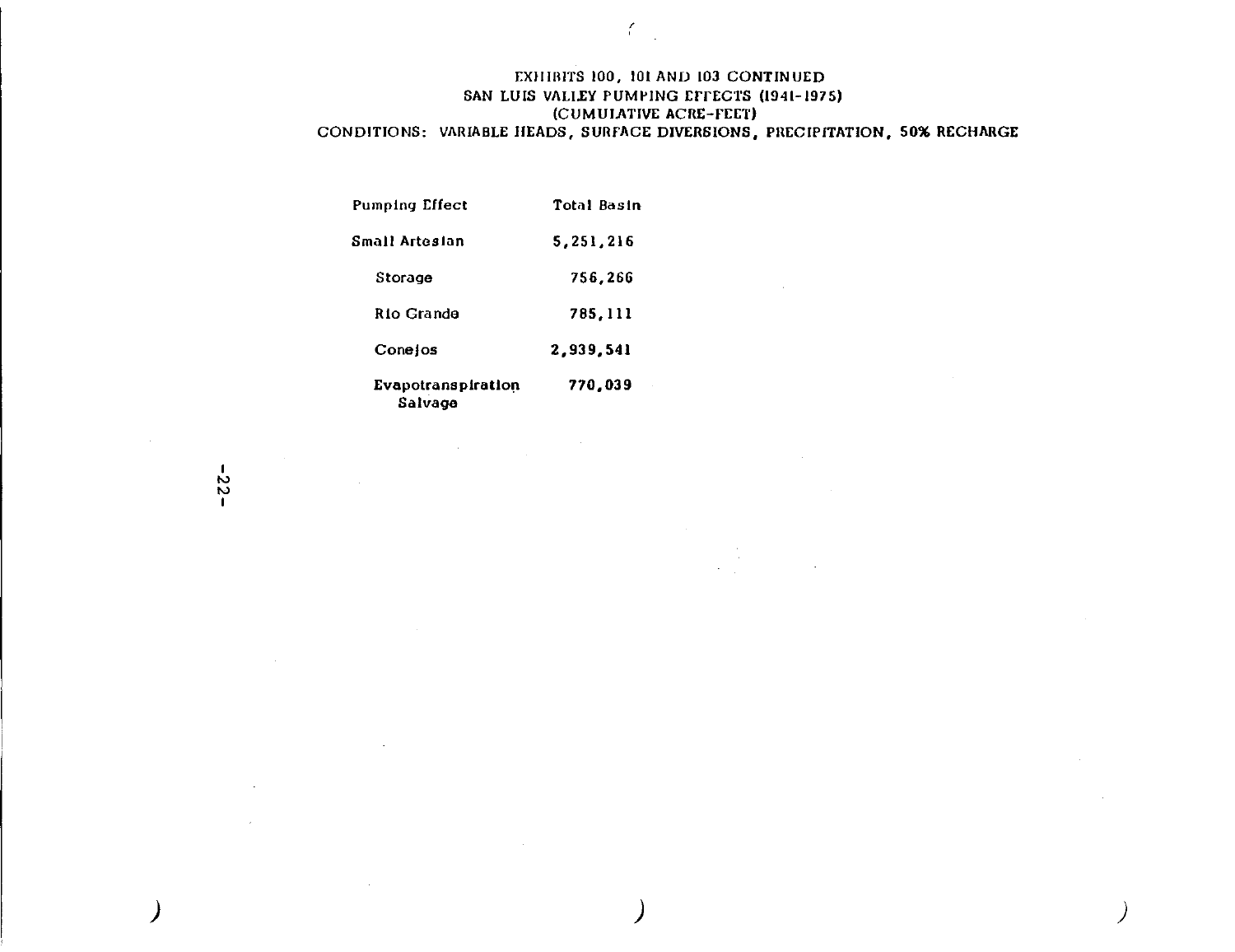ATTACHMENT 8